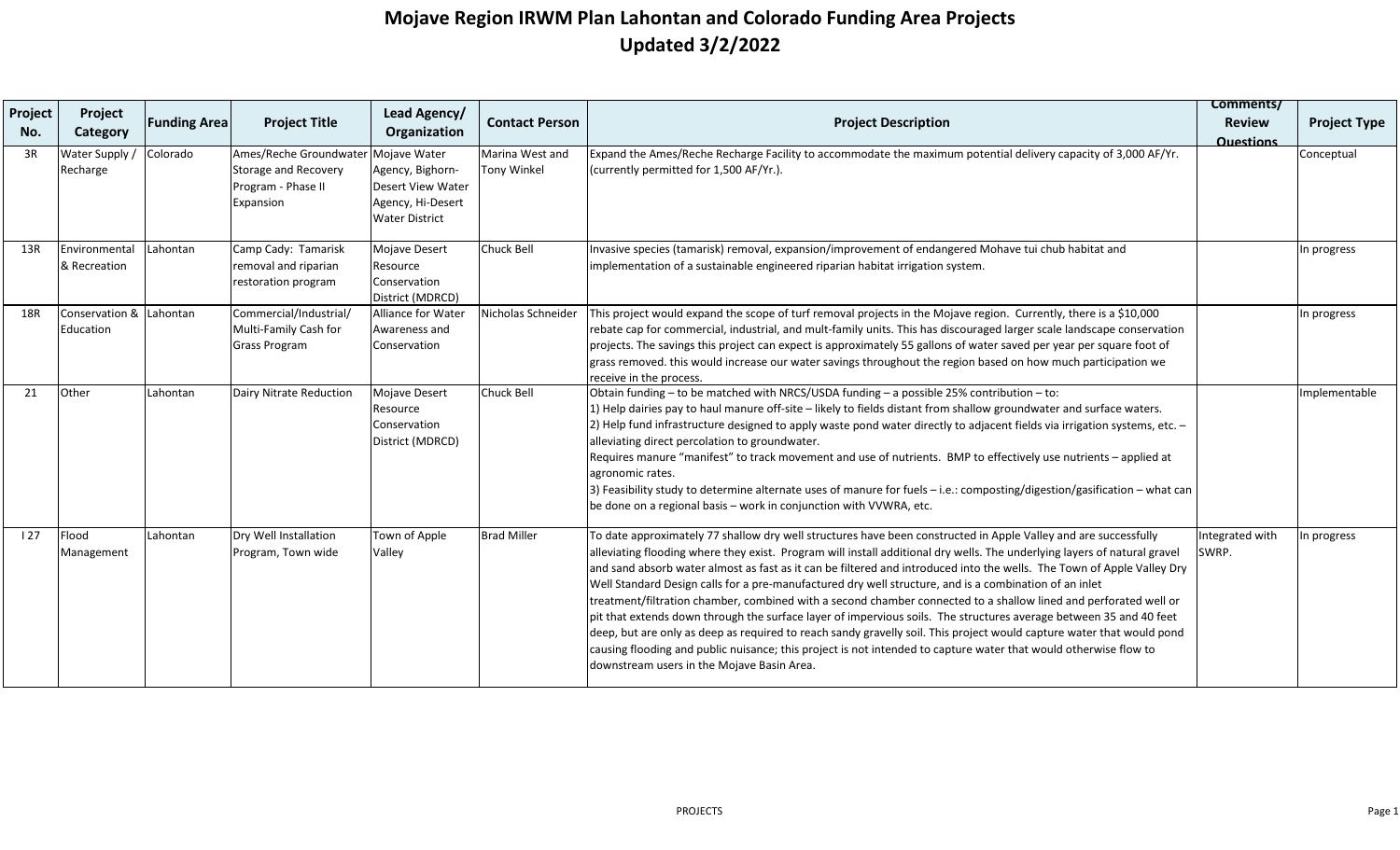|                |                                               |                     |                                                                                                        |                                                    |                       |                                                                                                                                                                                                                                                                                                                                                                                                                                                                                                                                                                                                                                                                                                                                                                                                                                                                                                                                                                                                                                                       | Comments/                         |                     |
|----------------|-----------------------------------------------|---------------------|--------------------------------------------------------------------------------------------------------|----------------------------------------------------|-----------------------|-------------------------------------------------------------------------------------------------------------------------------------------------------------------------------------------------------------------------------------------------------------------------------------------------------------------------------------------------------------------------------------------------------------------------------------------------------------------------------------------------------------------------------------------------------------------------------------------------------------------------------------------------------------------------------------------------------------------------------------------------------------------------------------------------------------------------------------------------------------------------------------------------------------------------------------------------------------------------------------------------------------------------------------------------------|-----------------------------------|---------------------|
| Project<br>No. | Project<br>Category                           | <b>Funding Area</b> | <b>Project Title</b>                                                                                   | Lead Agency/<br>Organization                       | <b>Contact Person</b> | <b>Project Description</b>                                                                                                                                                                                                                                                                                                                                                                                                                                                                                                                                                                                                                                                                                                                                                                                                                                                                                                                                                                                                                            | <b>Review</b><br><b>Questions</b> | <b>Project Type</b> |
| 129            | Flood<br>Management                           | Lahontan            | Forks Dam Storm Water<br>Detention                                                                     | Mojave Water<br>Agency                             | <b>Tony Winkel</b>    | Although extremely variable, on average 41,000 AFY of storm water flows out of Afton Canyon every 6 years. Based on<br>current State Water Project delivery costs this equates to approximately \$16 million worth of "lost" water flowing out<br>of the region to unpopulated areas and desert playas. The project proposes infrastructure that could capture a<br>significant portion of this water and allow it to recharge area groundwater systems. This could be accomplished<br>through various diversion structures along the river or make use of the existing Forks Dam to impound storm water.<br>Impounded storm water could be slowly released from the Forks Dam at a rate that would allow percolation rather<br>than run-off though Afton Canyon.                                                                                                                                                                                                                                                                                     | ntegrated with<br>SWRP.           | n progress          |
| 31             | Wastewater /<br><b>Recycled Water</b>         | Lahontan            | <b>Helendale Community</b><br>Services District (CSD) -<br><b>WWTP Effluent</b><br>Distribution System | Helendale<br><b>Community Services</b><br>District | Kimberly Cox          | Design and construction of "Purple Pipe" pipeline system to convey effluent water to nearby Golf Course Irrigation<br>system that currently uses pumped groundwater.                                                                                                                                                                                                                                                                                                                                                                                                                                                                                                                                                                                                                                                                                                                                                                                                                                                                                  |                                   | Conceptual          |
| 32             | Wastewater /<br><b>Recycled Water</b>         | Lahontan            | <b>Helendale Community</b><br>Services District (CSD)<br><b>Tertiary Treatment</b><br>Upgrade          | Helendale<br><b>Community Services</b><br>District | Kimberly Cox          | The District has completed a Recycled Water Facilities Plan which has identified a preferred treatment alternative and<br>cost scenario estimated at \$2,670,000 for plant upgrades. The project is designed to produce recycled tertiary water<br>for use within the District service area by improving the WWTP processes to provide unrestricted Title 22 recycled<br>water. The delivery phase is two-stage with minor delivery required to move Title 22 water across the street to<br>Helendale Community Park for landscape irrigation, and the second stage for delivery of Title 22 water to the Silver<br>Lakes Association for golf course irrigation which would require an extensive pump station and force main. The next<br>phase is recycled water storage required to store water during the wet months for use in the dry months and for use by<br>the onsite farming operation. However, this stage of tertiary treatment can be reduced by the implementation of full<br>phase 2 providing recycled water to the SLA golf course. |                                   | Conceptual          |
| 36R            | Individual or<br>Small System<br>Improvements | Colorado            | Infrastructure<br><b>Improvements Projects</b>                                                         | Joshua Basin Water<br>District                     | Mark Ban              | Design and Construction of infrastructure replacements to improve efficiency and increase conservation of resources.<br>Particular emphasis on water booster station improvement to reduce energy impacts (i.e. reduce in-rush impacts on<br>pump start-up and increased efficiency of equipment.                                                                                                                                                                                                                                                                                                                                                                                                                                                                                                                                                                                                                                                                                                                                                     |                                   | n progress          |
| 38R            | Wastewater /<br>Recycled Water                | Colorado            | <b>JBWD Central Wastewater</b><br><b>Treatment Plant Project</b>                                       | Joshua Basin Water<br>District                     | Mark Ban              | Design and construction of required central WWTP to include plant siting, WWTP design, trunk sewer alignment and<br>design, environmental compliance, permitting and construction. Central WWTP provides long-term control of nitrate<br>contamination in groundwater basin, as well as other contaminants identified in past studies.                                                                                                                                                                                                                                                                                                                                                                                                                                                                                                                                                                                                                                                                                                                |                                   | In progress         |
| 42R            | Individual or<br>Small System<br>Improvements | Colorado            | Johnson Valley<br>Pressurized Water System                                                             | <b>Bighorn-Desert</b><br><b>View Water Agency</b>  | Marina West           | Approximately 1/3rd of the Agency's service area is without a pressurized water supply. Residents in these areas rely<br>on hauled water (self-haul or commercial delivery). Property owners are now prohibited from building or improving<br>their property using hauled water as the water supply. Project would bring a pressurized water distribution system to<br>the area to improve quality of life, public health and provide for enhanced fire protection.                                                                                                                                                                                                                                                                                                                                                                                                                                                                                                                                                                                   |                                   | Conceptual          |
| 56R            | Water Supply /<br>Recharge                    | Lahontan            | Alto Subarea Regional<br>Aquifer Storage and<br><b>Restoration (ASR2)</b>                              | Mojave Water<br>Agency                             | <b>Tony Winkel</b>    | The Alto Subarea Regional Aquifer Storage and Restoration (ASR2) project would use water from the Mojave Water<br>Agency R-Cubed infrastructure to inject potable water into existing municipal wells in the regional aquifer. Injection<br>would be timed to periods when these wells would not normally be in service (fall-winter). Injected water would be<br>available for immediate use by purveyors during normal demand periods (spring-summer). This project uses existing<br>equipment with very little new infrastructure. Costs incurred would be for minimal retrofitting at wellheads, periodic<br>well cleaning, and injected water.                                                                                                                                                                                                                                                                                                                                                                                                   |                                   | Conceptual          |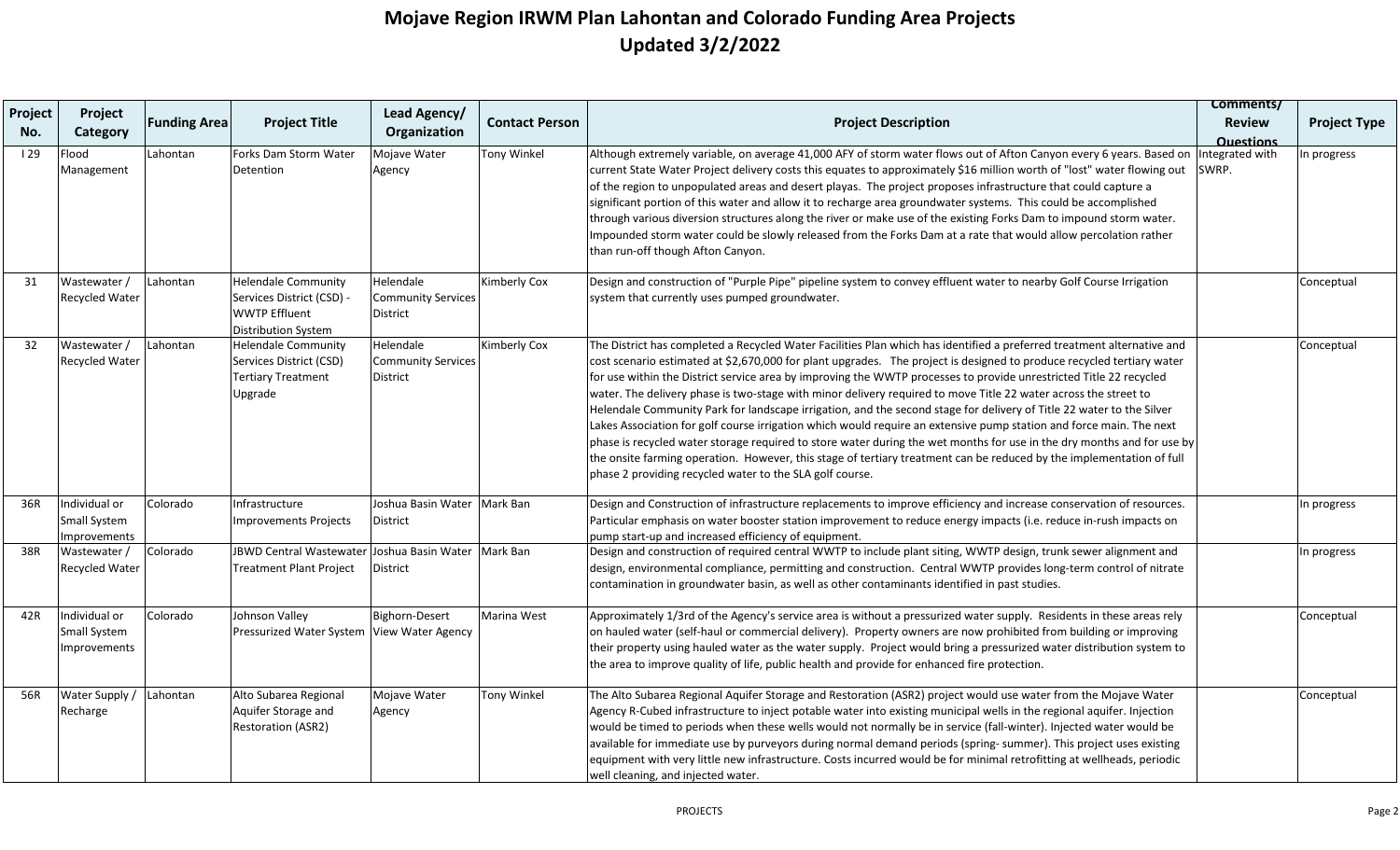|                |                                                      |                     |                                                                                                             |                                     |                               |                                                                                                                                                                                                                                                                                                                                                                                                                                                                                                                                                                                                                                                                                                                                   | Comments/                         |                     |
|----------------|------------------------------------------------------|---------------------|-------------------------------------------------------------------------------------------------------------|-------------------------------------|-------------------------------|-----------------------------------------------------------------------------------------------------------------------------------------------------------------------------------------------------------------------------------------------------------------------------------------------------------------------------------------------------------------------------------------------------------------------------------------------------------------------------------------------------------------------------------------------------------------------------------------------------------------------------------------------------------------------------------------------------------------------------------|-----------------------------------|---------------------|
| Project<br>No. | Project<br>Category                                  | <b>Funding Area</b> | <b>Project Title</b>                                                                                        | Lead Agency/<br>Organization        | <b>Contact Person</b>         | <b>Project Description</b>                                                                                                                                                                                                                                                                                                                                                                                                                                                                                                                                                                                                                                                                                                        | <b>Review</b><br><b>Questions</b> | <b>Project Type</b> |
| 58             | Water Supply /<br>Recharge                           | Both                | Regional Aquifer Recharge Mojave Water<br>Capacity                                                          | Agency                              | Tony Winkel                   | MWA has very little off-river aquifer recharge capacity. During wet periods, when SWP water is plentiful and "cheap,"<br>the river is likely to be full and unable to accept recharge. MWA needs to be able to accept large a quantity of water in<br>a relatively short (wet) period. This could be accomplished through a variety of infrastructure. Once such<br>infrastructure combination could include surface water impoundment for later distribution to recharge ponds, ASR<br>injection wells, etc In addition this project could easily be expanded to a water bank with an aqueduct pump-back<br>component for "buy low/sell high" of banked water.                                                                   |                                   | In progress         |
| 163            | Flood<br>Management                                  | Lahontan            | Sheep Creek Wash Storm<br>Water                                                                             | Phelan Pinon Hills<br><b>CSD</b>    | Don Bartz                     | The Sheep Creek Wash Storm Water Retention project is intended minimize storm water damage. This conceptual plan Integrated with<br>would require diverting storm water flows from Sheep Creek Wash to a proposed detention basin. Storm water flows<br>would be monitored at the inlet of the basin. A proposed monitoring well will also be used to monitor static levels.                                                                                                                                                                                                                                                                                                                                                      | ISWRP.                            | Conceptual          |
| 65             | Water Supply / Both<br>Recharge                      |                     | <b>State Water Project</b><br>Utilization & Efficiency<br>Strategy                                          | Mojave Water<br>Agency              | Kathy Cortner                 | Conceptual program with an overall goal to make the best use of the Region's State Water Project resources for<br>maximum benefit to the Region. This would be an ongoing program with many possible elements and would explore a<br>variety of opportunities to achieve the goal, including transfers, exchanges, purchases and sales of SWP water in<br>concert with conjunctive use, groundwater and surface water storage programs, etc.                                                                                                                                                                                                                                                                                      |                                   | In progress         |
| 72             | Individual or<br>Small System<br><b>Improvements</b> | Colorado            | Twentynine Palms<br>Fluoride Treatment Plant<br>Expansion                                                   | Water Supply /<br>Recharge          | Ray Kolisz                    | The District maintains a fluoride variance from DPH due to naturally occurring, high levels of fluoride in the<br>groundwater, the District's only source of supply. The variance expires in ten years and additional source development<br>is needed to mitigate the water quality changes. In the Mesquite Springs aquifer of the Twentynine Palms<br>Groundwater basin, a second Fluoride Treatment Plant is needed for system redundancy. Project engineering will<br>determine the size and volume of the plant that will produce the most cost-effective results for additional source<br>development within the aquifer, protecting safe yield and preventing drawdown of the Indian Cove and Fortynine<br>Palms aquifers. |                                   | In progress         |
| 74R            | Individual or<br>Small System<br>Improvements        | Colorado            | Water Infrastructure<br><b>Restoration Program:</b><br>Pipeline Installation/<br><b>Replacement Project</b> | Bighorn-Desert<br>View Water Agency | Marina West                   | The existing BDVWA infrastructure has deficiencies which prevent it from meeting fire flow due to heavy reliance on 6-<br>inch water mains and Class B fire hydrants; an inability to refill most reservoirs overnight after a 500-gallons per<br>minute fire; and inefficient operation of two zones (E-2 and E-3) due to the manner in which they were originally<br>constructed. Project would improve pressure, fire protection and public safety.                                                                                                                                                                                                                                                                            |                                   | Conceptual          |
| 86             | Individual or<br>Small System<br><b>Improvements</b> | Colorado            | Alta Loma Reservoir<br>Replacement                                                                          | Hi-Desert Water<br>District         | <b>Tony Culver</b>            | Increase of 1 MG in water storage capacity to ensure adequate emergency storage (current 250k deficit).                                                                                                                                                                                                                                                                                                                                                                                                                                                                                                                                                                                                                           |                                   | Conceptual          |
| 95             | Wastewater /<br><b>Recycled Water</b>                | Lahontan            | Adelanto Pearmain Relief City of Adelanto<br>Sewer Line                                                     |                                     | Brian Wolfe, City<br>Engineer | The project would consist of the installation of 12 to 18 inch sewer main and manholes from the waste water<br>treatment plant on Auburn to the intersection of Air Expressway and Pearmain. Project would also connect new<br>County HS that is built but not opened due to lack of County funding. However, if/when school does open, the current<br>existing Adelanto sewer does NOT have enough capacity to convey projected school ww flows.                                                                                                                                                                                                                                                                                 |                                   | Implementable       |
| 97             | Wastewater /<br><b>Recycled Water</b>                | Lahontan            | Adelanto Reclaimed<br><b>Water Delivery</b><br>Infrastructure                                               | City of Adelanto                    | Brian Wolfe, City<br>Engineer | Adelanto recently completed expansion of wwtp from 2.5 mgd to 4 mgd. Put in place option to construct tertiary<br>facilities if potential users of RW become available. Currently, the obvious downstream user is the City of Victorville<br>and the HDPP power plant. This project is a feasibility study to consider options for expanding the wwtp to tertiary and<br>evaluating potential rw users for viability both hydraulically and need.                                                                                                                                                                                                                                                                                 |                                   | In progress         |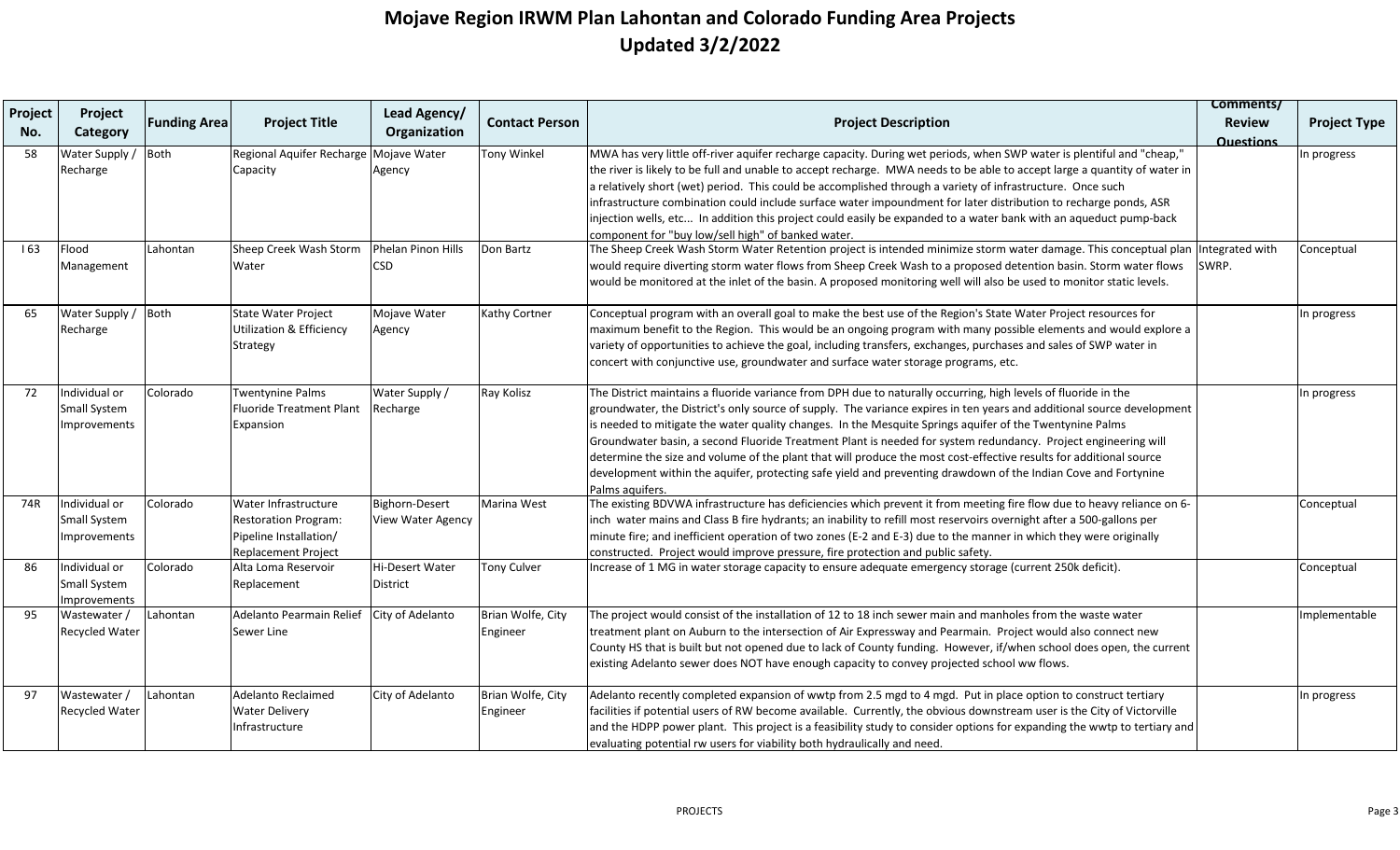|                |                                               |                     |                                                                                                                |                                                                    |                                                                    |                                                                                                                                                                                                                                                                                                                                                                                                                                                                                                                                                                                                                                                      | Comments/                                                  |                     |
|----------------|-----------------------------------------------|---------------------|----------------------------------------------------------------------------------------------------------------|--------------------------------------------------------------------|--------------------------------------------------------------------|------------------------------------------------------------------------------------------------------------------------------------------------------------------------------------------------------------------------------------------------------------------------------------------------------------------------------------------------------------------------------------------------------------------------------------------------------------------------------------------------------------------------------------------------------------------------------------------------------------------------------------------------------|------------------------------------------------------------|---------------------|
| Project<br>No. | Project<br>Category                           | <b>Funding Area</b> | <b>Project Title</b>                                                                                           | Lead Agency/<br>Organization                                       | <b>Contact Person</b>                                              | <b>Project Description</b>                                                                                                                                                                                                                                                                                                                                                                                                                                                                                                                                                                                                                           | <b>Review</b><br><b>Questions</b>                          | <b>Project Type</b> |
| 98R            | Wastewater /<br>Recycled Water                | Lahontan            | Rehabilitation of Sewage<br><b>Lift Station</b>                                                                | City of Adelanto                                                   | Dave Kachelski,<br>PERC Water and<br>Brian Wolfe, City<br>Engineer | Install new larger sewage lift station pit and pump station. Install new pumps and SCADA to same. Install new liner,<br>SCADA communications. Work needed to prevent Sanitary Sewer Overflows.                                                                                                                                                                                                                                                                                                                                                                                                                                                       |                                                            | Conceptual          |
| 1101           | Flood<br>Management                           | Colorado            | Cushenbury Flood<br><b>Detention Basin</b>                                                                     | Mojave Water<br>Agency                                             | Chuck Bell                                                         | Project to capture runoff from the San Bernardino Mountains in the Lucerne Valley Subbasin. Currently, large storm<br>flows drain to dry lake beds in the area that have low percolation rates. Consequently, the majority of water that drains SWRP.<br>to the lake beds is lost to evaporation and never enters the basin. The project would divert storm flows to detention<br>basins with high rates of percolation to decrease losses from evaporation. This project would capture water lost to<br>evaporation rather than water that would flow downstream to other users in the Mojave Basin Area.                                           | Integrated with                                            | Conceptual          |
| 103            | Water Supply /<br>Recharge                    | Colorado            | Lucerne Valley Recharge<br>Ponds                                                                               | Mojave Water<br>Agency                                             | <b>Tony Winkel</b>                                                 | Provides an opportunity for recharge in the Este Subarea. Recharge sites have been contemplated both east and west<br>of the Helendale Fault. The 1994 RWMP recommended constructing a facility east of the fault because the majority of<br>pumping occurs east of fault. MWA has purchased land for a recharge facility, prepared preliminary construction<br>plans, and performed the necessary environmental reviews.                                                                                                                                                                                                                            | <b>2004 RWMP</b>                                           | n progress          |
| 106            | Water Supply /<br>Recharge                    | Lahontan            | Sheep Creek Recharge<br>Basin and Two Wells                                                                    | Phelan Piñon Hills<br><b>Community Services</b><br>District        | Don Bartz                                                          | Recharge Basin from State Water Project along with 2 pumping wells. The purpose for this project is to purchase<br>water from State Water Project in the future. Currently the District pumps 100% of its water with natural recharge of<br>the basin. With future growth comes future water demand the District is looking at utilizing the Sheep Creek California<br>Aqueduct turn-out to extract state water to recharge the proposed basin utilizing the proposed pipeline. The two<br>proposed wells will be used to pump water into our distribution system. They will also serve to monitor static and<br>pumping levels of the ground water. | <b>Sheep Creek</b><br>Recharge Ponds -<br><b>2004 RWMP</b> | Conceptual          |
| 115            | Environmental<br>& Recreation                 | Both                | Land and Water Rights<br>Acquisition                                                                           | California<br>Department of Fish<br>& Wildlife                     | Alisa Ellsworth                                                    | Acquire voluntary water transfers or water rights to reduce water use. Acquire riparian habitat along the Mojave River<br>either in fee title or through the purchase of a conservation easement.                                                                                                                                                                                                                                                                                                                                                                                                                                                    |                                                            | n progress          |
| 116            | Water Supply /<br>Recharge                    | Lahontan            | <b>Replacement Water</b><br>Supply for<br>Perchlorate/Nitrate<br>Affected Groundwater -<br><b>Barstow Area</b> | MWA/Lahanton<br>RWQCB/DPH grant                                    | Bill Muir & Alonzo<br>Poach                                        | Perform a feasibility study to determine the most cost effective and sustainable manner to design, construct and<br>operate an alternative water supply for residents adversely affected by perchlorate and nitrate polluted groundwater<br>in an unincorporated area northeast of Barstow.                                                                                                                                                                                                                                                                                                                                                          |                                                            | n progress          |
| 117            | Other                                         | Both                | Water Supply and Quality                                                                                       | San Bernardino<br>County Special<br><b>Districts</b><br>Department | <b>Steve Samaras</b>                                               | Water quality and supply projects to meet existing and emerging regulatory requirements. Development of<br>strategically constructed facilities to support and mitigate regional water quality and supply issues.                                                                                                                                                                                                                                                                                                                                                                                                                                    |                                                            | Conceptual          |
| 121            | Individual or<br>Small System<br>Improvements | Lahontan            | Rehabilitate pre-1960<br>pipelines                                                                             | Lake Arrowhead<br><b>Community Services</b><br>District (CSD)      | <b>Catherine Cerr</b>                                              | Miles of old wastewater pipelines are in need of rehabilitation.                                                                                                                                                                                                                                                                                                                                                                                                                                                                                                                                                                                     |                                                            | n progress          |
| 122            | Wastewater /<br>Recycled Water                | Lahontan            | <b>Effluent Outfall</b><br>Replacement Project                                                                 | Lake Arrowhead<br>CSD                                              | Catherine Cerr                                                     | Replace and upsize the existing effluent outfall pipeline, which travels approximately ten (10) miles and drops 1,200<br>feet in elevation to property owned by LACSD in Hesperia.                                                                                                                                                                                                                                                                                                                                                                                                                                                                   |                                                            | In progress         |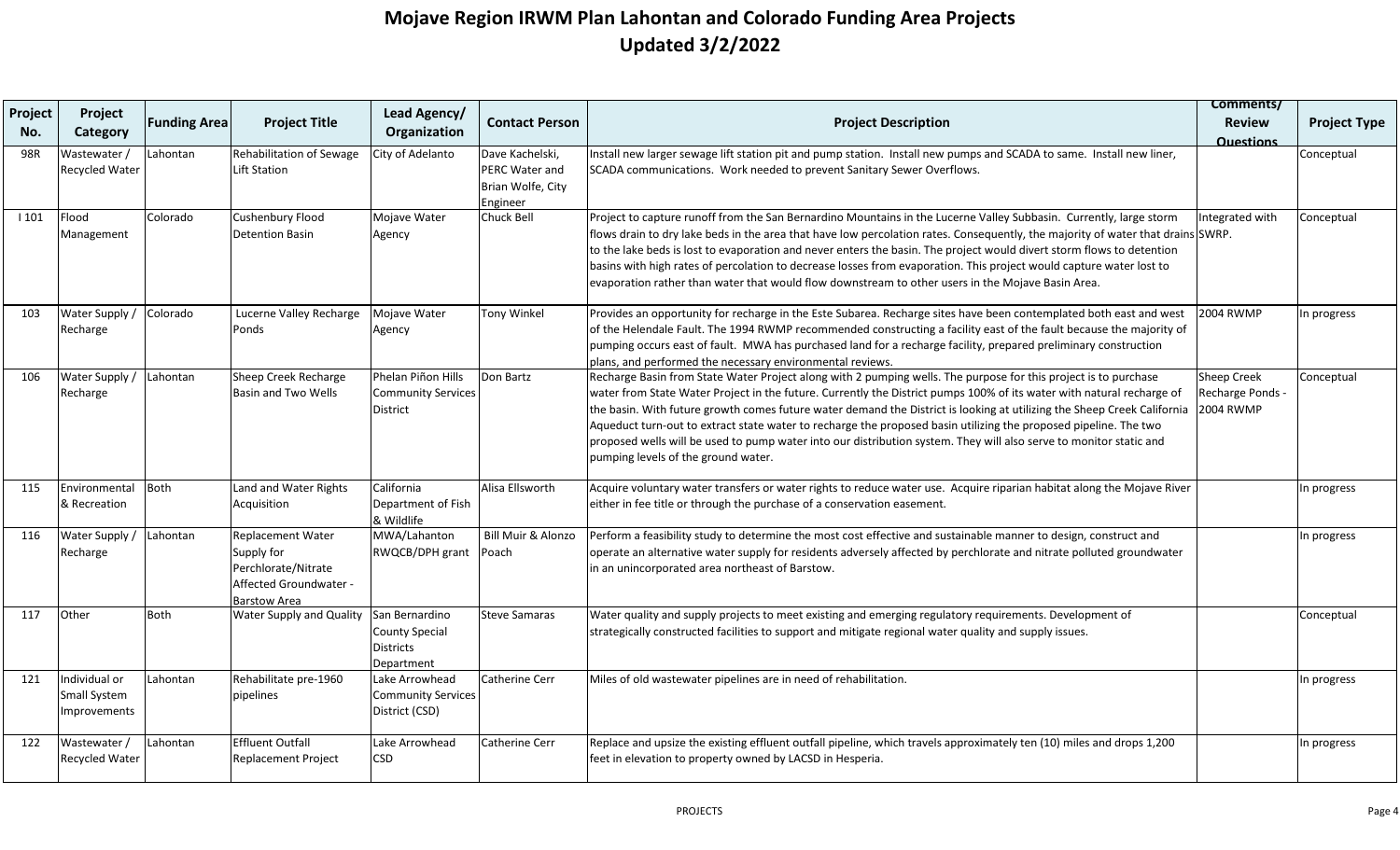| Project | Project                 |                     |                              | Lead Agency/              |                       |                                                                                                                                                  | Comments/                       |                     |
|---------|-------------------------|---------------------|------------------------------|---------------------------|-----------------------|--------------------------------------------------------------------------------------------------------------------------------------------------|---------------------------------|---------------------|
| No.     | Category                | <b>Funding Area</b> | <b>Project Title</b>         | Organization              | <b>Contact Person</b> | <b>Project Description</b>                                                                                                                       | <b>Review</b>                   | <b>Project Type</b> |
|         |                         |                     |                              |                           |                       |                                                                                                                                                  | <b>Questions</b>                |                     |
| 125     | Flood                   | Both                | <b>Gage Tributary Washes</b> | MWA                       | Tony Winkel           | There has been ongoing discussion for years regarding storm water flow volume and basin contribution from ungagged                               |                                 | Implementable       |
|         | Management              |                     |                              |                           |                       | desert washes. Simple gages could be installed at road under-crossings. These crossings often have concrete lined                                |                                 |                     |
|         |                         |                     |                              |                           |                       | channels which makes them ideally suited as ready-made weirs for ephemeral stream gages. Place a pressure                                        |                                 |                     |
|         |                         |                     |                              |                           |                       | transducer in a one-foot steel pipe with holes drilled in it and bolt it to the side of the concrete channel and key washes                      |                                 |                     |
|         |                         |                     |                              |                           |                       | could be accurately gaged for storm flow.                                                                                                        |                                 |                     |
| 127     | Individual or           | Lahontan            | Water Well No. 10            | Helendale                 | Craig Carlson         | Design and construction of new water supply well (Designated as Well #10) to replace old low-volume production wells                             |                                 | In progress         |
|         | Small System            |                     |                              | <b>Community Services</b> |                       | which also are showing Gross Alpha emitters as well as arsenic contamination. The project includes the purchase of a                             |                                 |                     |
|         | Improvements            |                     |                              | District                  |                       | well site, drilling of the well, full equiping and testing, easements for a transmission line from well site to connect to                       |                                 |                     |
|         |                         |                     |                              |                           |                       | current southern terminous of the District water system.                                                                                         |                                 |                     |
| 128     | Water Supply /          | Lahontan            | <b>Transition Zone Water</b> | <b>MWA</b>                | Anna Garcia           | Water quality constituents have impacted beneficial use of groundwater in the region around the Helendale fault.                                 |                                 | In progress         |
|         | Recharge                |                     | Quality Study                |                           |                       | Water quality anomalies were further identified in the 2003 URS Transition Zone Report and the 2007 Schlumberger                                 |                                 |                     |
|         |                         |                     |                              |                           |                       | Salt Model Report. The dataset has matured since these earlier studies were completed and this would be a good                                   |                                 |                     |
|         |                         |                     |                              |                           |                       | point to take another look at the data and try to further our understanding of the groundwater chemistry affecting this                          |                                 |                     |
|         |                         |                     |                              |                           |                       | area. Work could include water quality testing, drilling and well installation, geophysical investigations, and any other                        |                                 |                     |
|         |                         |                     |                              |                           |                       | scientific techniques that may result in a better understanding of the water quality conditions in the region.                                   |                                 |                     |
| 129     | Individual or           | Colorado            | <b>Well Abandonment</b>      | <b>Hi-Desert Water</b>    | <b>Tony Culver</b>    | HDWD has identified 40 private and public wells within the Warren Valley Subbasin that require either destruction or                             |                                 | Implementable       |
|         | Small System            |                     |                              | District                  |                       | protective measures to be installed. This project focuses on providing funding to well owners to complete the                                    |                                 |                     |
|         | Improvements            |                     |                              |                           |                       | necessary work in an effort to protect the groundwater basin.                                                                                    |                                 |                     |
| 1003    | Individual or           | Both                | Assistance Program for       | Mojave Water              | Lance Eckhart and     | Program would identify water supply, water quality and infrastructure needs of small drinking water systems within the Integrates Projects       |                                 | In progress         |
|         | Small System            |                     | <b>Small Drinking Water</b>  | Agency, San               | Joy Chakma            | IRWM Region. Small systems needs may include but not limited to: Water quality treatment systems, fireflow                                       | 6, 7, 15, 44, 45R,              |                     |
|         | Improvements            |                     | Systems                      | <b>Bernardino County</b>  |                       | protection, replacing aging infrastructure, install new infrastructure, interconnection with other purveyors, well drilling, 52, 69, 80, 83, 84, |                                 |                     |
|         |                         |                     |                              | Environmental             |                       | scada systems, feasibility studies, etc. This program would help connect small systems to available funding by                                   | 85, 100, and 120.               |                     |
|         |                         |                     |                              | <b>Health Services</b>    |                       | identifying funding sources, assisting with grant applications and paperwork, etc. Sources of funding could include State                        |                                 |                     |
|         |                         |                     |                              |                           |                       | and Federal funds from a variety of programs designed to help small systems in the identified challenges listed.                                 |                                 |                     |
|         |                         |                     |                              |                           |                       | Integrates Projects 6, 7, 15, 44, 45R 52, 69, 80, 83, 84, 85, 100, and 120.                                                                      |                                 |                     |
| 1008    | Water Supply /          | Lahontan            | <b>R-Cubed Enhanced</b>      | Mojave Water              | Perry Dahlstrom       | Design and install conveyance from R-Cubed to purveyors not currently connected to R-Cubed. This may be through                                  | <b>Integrates Projects</b>      | n progress          |
|         | Recharge                |                     | Purveyor Supply System       | Agency                    | and John R.           | direct conveyance or via interconnections with purveyors currently receiving R-Cubed water to "wheel" water to                                   | 37, 96, 124.                    |                     |
|         |                         |                     |                              |                           | Sponsler              | purveyors adjacent to their systems. The project includes study, design and facilities. Integrates Projects 37, 96, 124.                         |                                 |                     |
| 1010    | Conservation & Colorado |                     | JBWD CUWCC Compliance        | Joshua Basin Water        | Mark Ban              | Urban water management planning requires planning, design and implementation of a variety of best management                                     | Integrates Projects             | In progress         |
|         | Education               |                     | Project                      | District                  |                       | practices for the purposes of increasing conservation, educating the community on water issues, and reducing wasteful 39 and 99.                 |                                 |                     |
|         |                         |                     |                              |                           |                       | water practices. A large component of the proposed project is a system-wide leak detection program. Integrates<br>Projects 39 and 99.            |                                 |                     |
| 1011    | Water Supply /          | Lahontan            | Antelope Valley Wash /       | City of Hesperia,         | Tony Winkel and       | The Ponds would provide groundwater recharge upgradient from Hesperia Water District wells. The Hesperia Master                                  | Integrates Projects In Progress |                     |
|         | Recharge                |                     | Ranchero Basin Recharge      | MWA, SBC Flood            | Tom Thornton          | Plan of Drainage identifies a 65 acre site for a storm water detention basin in the Antelope Valley Wash south of the                            | 4 and 109.                      |                     |
|         |                         |                     | Ponds                        | Control                   |                       | newly constructed Ranchero Road. In addition to storm water detention, the site would be able to accommodate                                     | Integrated with                 |                     |
|         |                         |                     |                              |                           |                       | groundwater recharge. Integrates Projects 4 and 109.                                                                                             | SWRP.                           |                     |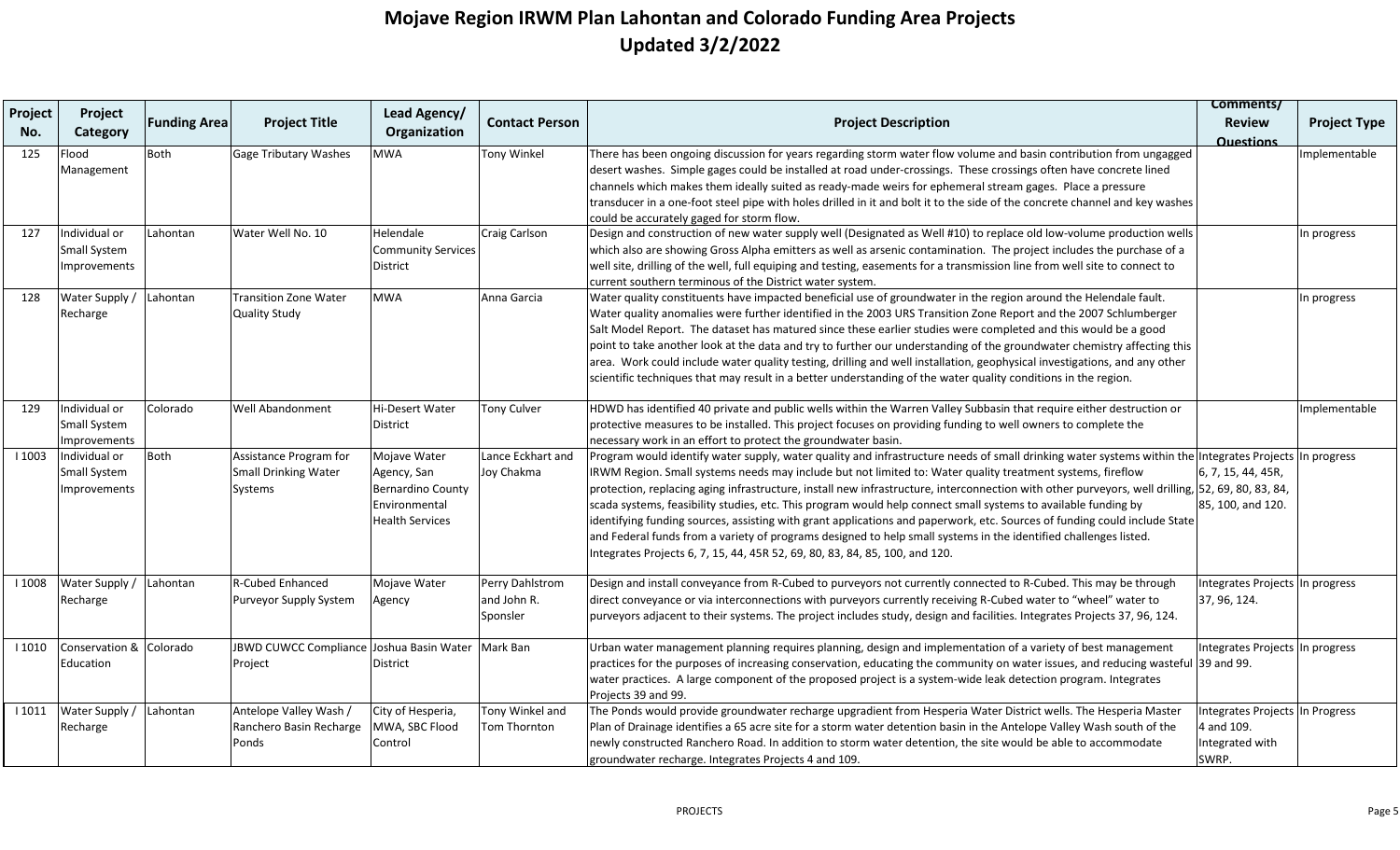| Project<br>No. | Project<br>Category       | <b>Funding Area</b> | <b>Project Title</b>     | Lead Agency/<br>Organization | <b>Contact Person</b> | <b>Project Description</b>                                                                                             | Comments/<br><b>Review</b><br><b>Questions</b> | <b>Project Type</b> |
|----------------|---------------------------|---------------------|--------------------------|------------------------------|-----------------------|------------------------------------------------------------------------------------------------------------------------|------------------------------------------------|---------------------|
| 1012           | Water Supply /            | Lahontan            | Cedar Street / Bandicoot | City of Hesperia,            | Tom Thornton          | The Basin would provide groundwater recharge upgradient from Hesperia Water District wells. The Hesperia Master        | ntegrates Projects In progress                 |                     |
|                | Recharge                  |                     | <b>Detention Basin</b>   | <b>MWA</b>                   |                       | Plan of Drainage identifies a 120 acre site for a storm water detention basin at the east end of Cedar Street and      | 14 and 107.                                    |                     |
|                |                           |                     |                          |                              |                       | southwesterly of the California Aqueduct. In addition to storm water detention, the site would be able to              | Integrated with                                |                     |
|                |                           |                     |                          |                              |                       | accommodate groundwater recharge. Integrates Projects 14 and 107.                                                      | SWRP.                                          |                     |
| 1013           | Baja / Ag Issues Lahontan |                     | Baja Sustainability      | Baja Sub-Advisory            | Lance Eckhart         | Financial assistance program to provide low interest loans and grants to help low income individuals finance the costs | ntegrates Projects In progress                 |                     |
|                |                           |                     | Initiative #4 (Well      | lCommittee                   |                       | for construction, refurbishment or service of their individual household water wells. May also include requests for    | 26 and 81R.                                    |                     |
|                |                           |                     | Assistance Program)      |                              |                       | financial assistance for SPW from Mojave River Pipeline. Integrates Projects 26 and 81R.                               |                                                |                     |
| 1014           | Conservation & Both       |                     | <b>Water University</b>  | Mojave Water                 | Nicholas Schneider    | The Water University Program is a comprehensive educational and outreach program targeting teachers, real estate       | ntegrates Projects In progress                 |                     |
|                | Education                 |                     |                          | Agency, Alliance for         |                       | professionals, the business community, as well as the general public. This four-component program would offer          | 30, 78, and 79.                                |                     |
|                |                           |                     |                          | <b>Water Awareness</b>       |                       | curriculum for teachers to use in their classrooms for use in science and social studies classes. The second education |                                                |                     |
|                |                           |                     |                          | and Conservation,            |                       | component targets Fire Departments with education materials and presentations for greater water efficiencies. The      |                                                |                     |
|                |                           |                     |                          | <b>JBWD</b>                  |                       | third component targets businesses and the real estate community with water conservation information including         |                                                |                     |
|                |                           |                     |                          |                              |                       | native landscaping tips, and free water savings devices for the home including sprinkler nozzles, shower heads, etc.   |                                                |                     |
|                |                           |                     |                          |                              |                       | The fourth component targets irrigation supervisors and contractors by offering a certificate program in water         |                                                |                     |
|                |                           |                     |                          |                              |                       | efficiency. This component would include regular workshops and education materials. The final component is aimed at    |                                                |                     |
|                |                           |                     |                          |                              |                       | homeowners to better educate them on water conservation. Integrates Projects 30, 78, and 79.                           |                                                |                     |
| 11015          | Improve                   | <b>Both</b>         | Stormwater projects      | San Bernardino               | <b>SBCO</b>           | Flood projects throughout the Region all completed by SB County Flood Control District.                                | Integrates Projects In progress                |                     |
|                | floodplain                |                     |                          | County Flood                 |                       |                                                                                                                        | 108-114.                                       |                     |
|                | management                |                     |                          | Control, Mojave              |                       |                                                                                                                        | Integrated with                                |                     |
|                |                           |                     |                          | Water Agency and             |                       |                                                                                                                        | SWRP.                                          |                     |
|                |                           |                     |                          | Hesperia Water               |                       |                                                                                                                        |                                                |                     |
|                |                           |                     |                          | District                     |                       |                                                                                                                        |                                                |                     |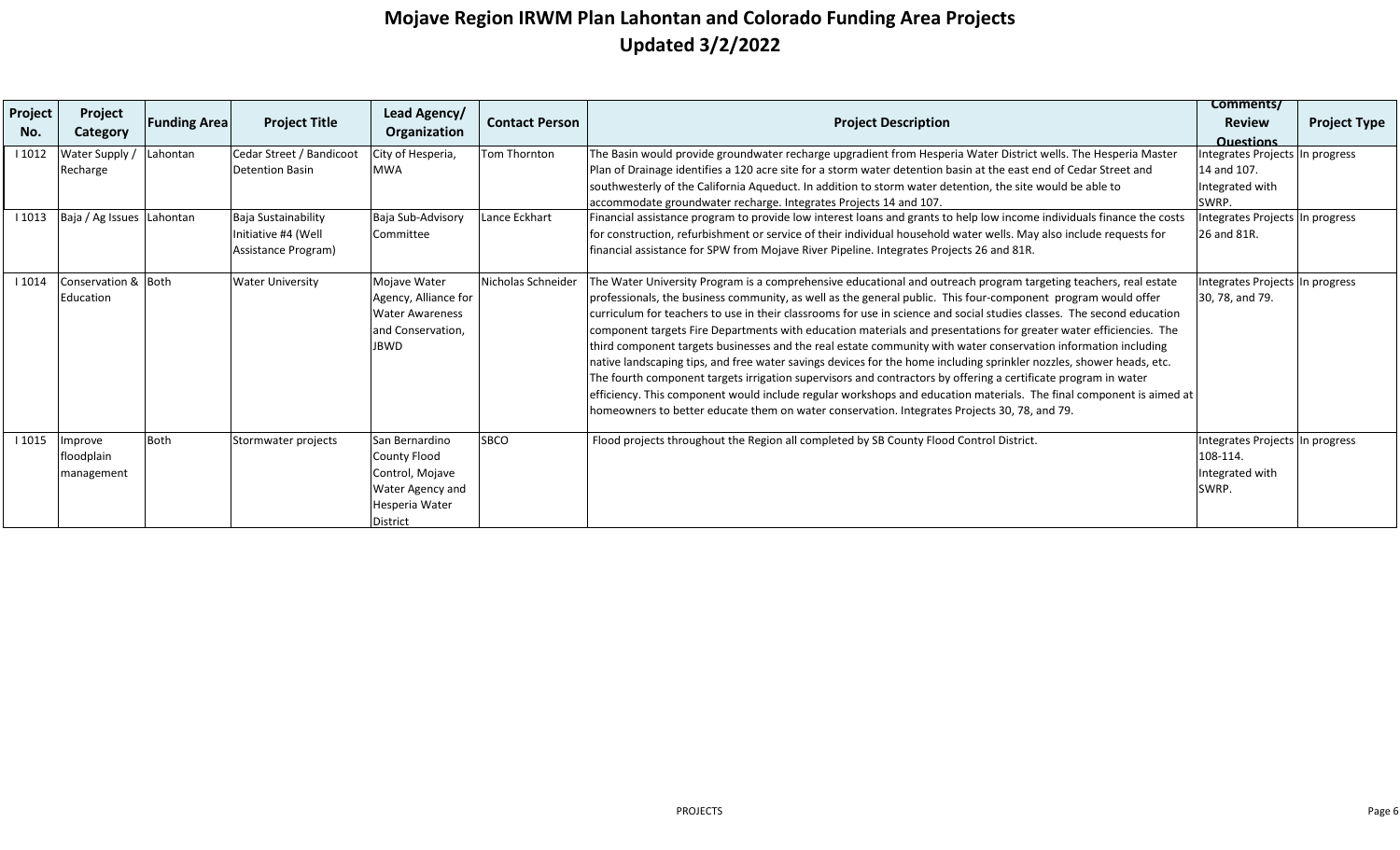| Project<br>No. | Project<br>Category        | <b>Funding Area</b> | <b>Project Title</b>                                                                                                                           | Lead Agency/<br>Organization | <b>Contact Person</b> | <b>Project Description</b>                                                                                                                                                                                                                                                                                                                                                                                                                                                                                                                                                                                                                                                                                                                                                                                                                                                                                                                                                                                                                                                                                                                                                                                                                                                                                                                                                                                                                                                                                                                                                                                                                                                                                                                                                                                                                                                                                                                                                                                                                                                                                                                                                                                                                                                                                                                                                                                                                                                                                                                                                                                                                                                                              | Comments/<br><b>Review</b> | <b>Project Type</b> |
|----------------|----------------------------|---------------------|------------------------------------------------------------------------------------------------------------------------------------------------|------------------------------|-----------------------|---------------------------------------------------------------------------------------------------------------------------------------------------------------------------------------------------------------------------------------------------------------------------------------------------------------------------------------------------------------------------------------------------------------------------------------------------------------------------------------------------------------------------------------------------------------------------------------------------------------------------------------------------------------------------------------------------------------------------------------------------------------------------------------------------------------------------------------------------------------------------------------------------------------------------------------------------------------------------------------------------------------------------------------------------------------------------------------------------------------------------------------------------------------------------------------------------------------------------------------------------------------------------------------------------------------------------------------------------------------------------------------------------------------------------------------------------------------------------------------------------------------------------------------------------------------------------------------------------------------------------------------------------------------------------------------------------------------------------------------------------------------------------------------------------------------------------------------------------------------------------------------------------------------------------------------------------------------------------------------------------------------------------------------------------------------------------------------------------------------------------------------------------------------------------------------------------------------------------------------------------------------------------------------------------------------------------------------------------------------------------------------------------------------------------------------------------------------------------------------------------------------------------------------------------------------------------------------------------------------------------------------------------------------------------------------------------------|----------------------------|---------------------|
| 2001           | Water Supply /<br>Recharge | Both                | Annual Cooperative Water Mojave Water<br>Resources Program<br>between the Mojave<br>Water Agency and the<br>United States Geological<br>Survey | Agency                       | Anna Garcia           | A cooperative water resources program between the Agency and the USGS has been in place since October 1991. The<br>program has served, and continues to serve, as an integral part of the Agency's ability to understand and manage the<br>basin(s). The extension of the program for the 2015-2016 fiscal year will be crucial to MWA's ongoing basin<br>management efforts.<br>The elements of this cooperative agreement consist of:<br>1. Basin Wide Groundwater-Level and Water-Quality Monitoring Network - USGS Staff monitor water levels and collect<br>water quality samples at selected wells to supplement MWA's internal monitoring program. These additional data<br>points enable the MWA to maintain a more robust monitoring network across our Service Area.<br>2. Surface-Water Monitoring and Water Quality - The USGS maintains five streamflow gaging stations along the Mojave<br>River drainage system. Streamflow gaging stations are located at Deep Creek, West Fork, the Lower Narrows, Barstow,<br>and Afton. In addition to streamflow monitoring, the USGS also monitors water quality at three of these locations.<br>The stream gaging data and surface water quality data are maintained on the USGS' National Water Information<br>System (NWIS) website.<br>3. Review and Storage of MWA Water-Level and Water-Quality Data - The USGS has been maintaining MWA collected<br>water level and water quality data on the NWIS website since FY 2008. This enables our constituents, Board members,<br>MWA staff, and any interested parties to access our data at any time.<br>4. Monitoring Regional Water-Level Changes and Subsidence - The USGS has monitored regional water levels and<br>produced biennial groundwater contour maps since 1992. This work allows the review of water level changes over<br>time across our Service Area and the greater Mojave Desert region. The USGS will also gather and analyze land<br>subsidence data for the region as part of this year's agreement. The data from this work will be integrated with<br>previous subsidence studies completed by the USGS for the Agency to produce a USGS Fact Sheet on subsidence across<br>the region.<br>5. Trace-Element Occurrence and Geochemistry - Work under this year's Program Letter will include analyzing alluvial<br>sediments and groundwater samples for trace element (e.g., arsenic, chromium, manganese, etc.) concentrations and<br>evaluating the mobility of trace elements from aquifer materials into groundwater. Associated tasks will include<br>comparing sediment trace element distribution, abundance and mobility data with ovic-alkaline groundwater | <b>Questions</b>           | In progress         |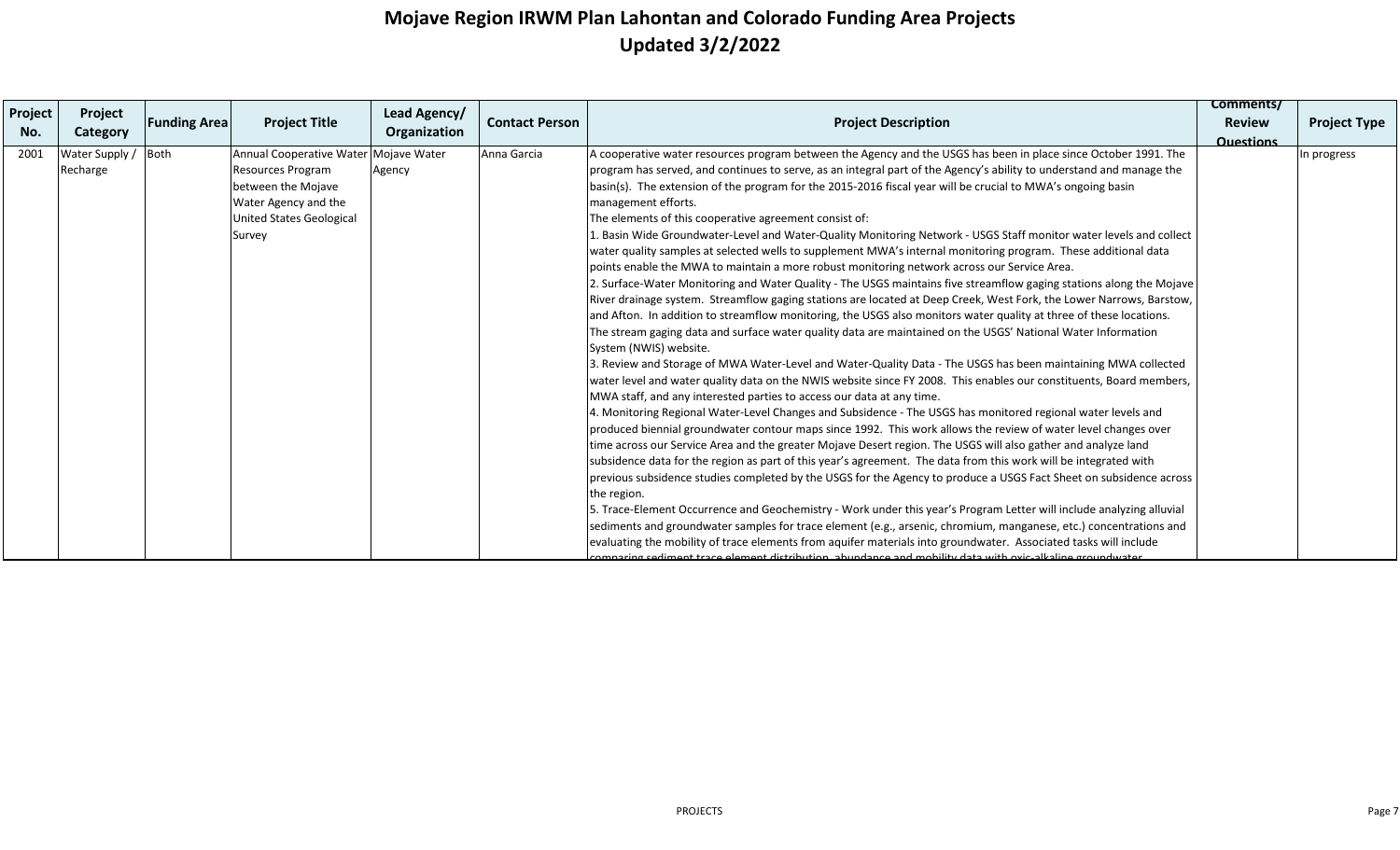| Project | Project                                              | <b>Funding Area</b> | <b>Project Title</b>                                                  | Lead Agency/           | <b>Contact Person</b> | <b>Project Description</b>                                                                                                                                                                                                                                                                                                                                                                                                                                                                                                                                                                                                                                                                                                                                                                                                                                                                                                                                                                                                                                                                                                                                                                                                                                                                                              | Comments/<br><b>Review</b> | <b>Project Type</b> |
|---------|------------------------------------------------------|---------------------|-----------------------------------------------------------------------|------------------------|-----------------------|-------------------------------------------------------------------------------------------------------------------------------------------------------------------------------------------------------------------------------------------------------------------------------------------------------------------------------------------------------------------------------------------------------------------------------------------------------------------------------------------------------------------------------------------------------------------------------------------------------------------------------------------------------------------------------------------------------------------------------------------------------------------------------------------------------------------------------------------------------------------------------------------------------------------------------------------------------------------------------------------------------------------------------------------------------------------------------------------------------------------------------------------------------------------------------------------------------------------------------------------------------------------------------------------------------------------------|----------------------------|---------------------|
| No.     | Category                                             |                     |                                                                       | Organization           |                       |                                                                                                                                                                                                                                                                                                                                                                                                                                                                                                                                                                                                                                                                                                                                                                                                                                                                                                                                                                                                                                                                                                                                                                                                                                                                                                                         | <b>Questions</b>           |                     |
| 2002    | Individual or<br><b>Small System</b><br>Improvements | <b>Both</b>         | Chromium-6 Treatment<br>Assistance Program                            | Mojave Water<br>Agency | Lance Eckhart         | The California State Water Resources Control Board recent adoption of a Maximum Contaminant Level (MCL) for<br>hexavalent chromium of 0.010 mg/L (10 µg/L) on July 1, 2014, has caused an issue with many systems in the Mojave<br>IRWM Plan to be able to provide safe drinking water that meets the new standard. This program would provide<br>assistance to systems to collaborate with state and federal funding agencies to help meet the challenges and cost of<br>hexavalent chromium treatment. Mojave Water Agency using Department of Public Health data show that there are<br>systems within the Mojave IRWM Plan that are affected by the new MCL for hexavalent chromium. Systems that are<br>included in this program but not limited to:<br>Joshua Basin Water District<br>Phelan Pinon Hill Community Service District<br>County of San Bernardino CSA 70J<br>Thunderbird County Water District<br>West End Mutual Water Company<br>Apple Valley View Mutual Water Company<br>Gordon Acres Water Company<br>Daggett Community Services District<br>29 Palms Water District (added July 2016)                                                                                                                                                                                                          |                            | Conceptual          |
| 2003    | Water Supply / Both<br>Recharge                      |                     | Mojave IRWM Plan<br>Regional Water Quality<br><b>Sampling Project</b> | Mojave Water<br>Agency | Lance Eckhart         | The Mojave IRWM Plan Regional Water Quality Sampling Project is a project that will take on the task of performing<br>regional water quality collection and analysis across the Mojave IRWM Plan area. The project will focus of selecting key<br>wells from the Mojave IRWM Plan area and sampling these key wells at strategic times and locations. The project will<br>have the goal of a sub-area of the Mojave Water Agency (MWA) sampled every five years in a rotating fashion. Other<br>high priority area's of the MWA watershed (such as the Upper Mojave Watershed) will be sampled at a higher<br>frequency due to the groundwater pumping influence in this area. Samples will be collected and transported to state<br>certified laboratory contracted with MWA and analyzed for a variety of constituents. The Lab will then generate a<br>report of their analyses and MWA will review and approve the report. The data will then be imported into MWA's<br>database and used from scientific purposes (Reports, graphs, and presentations). Data will be available to the public via<br>public information request to MWA or accessing the data via the National Water Information System<br>(http://waterdata.usgs.gov/nwis) through cooperative partnership with the United State Geological Survey. |                            | In progress         |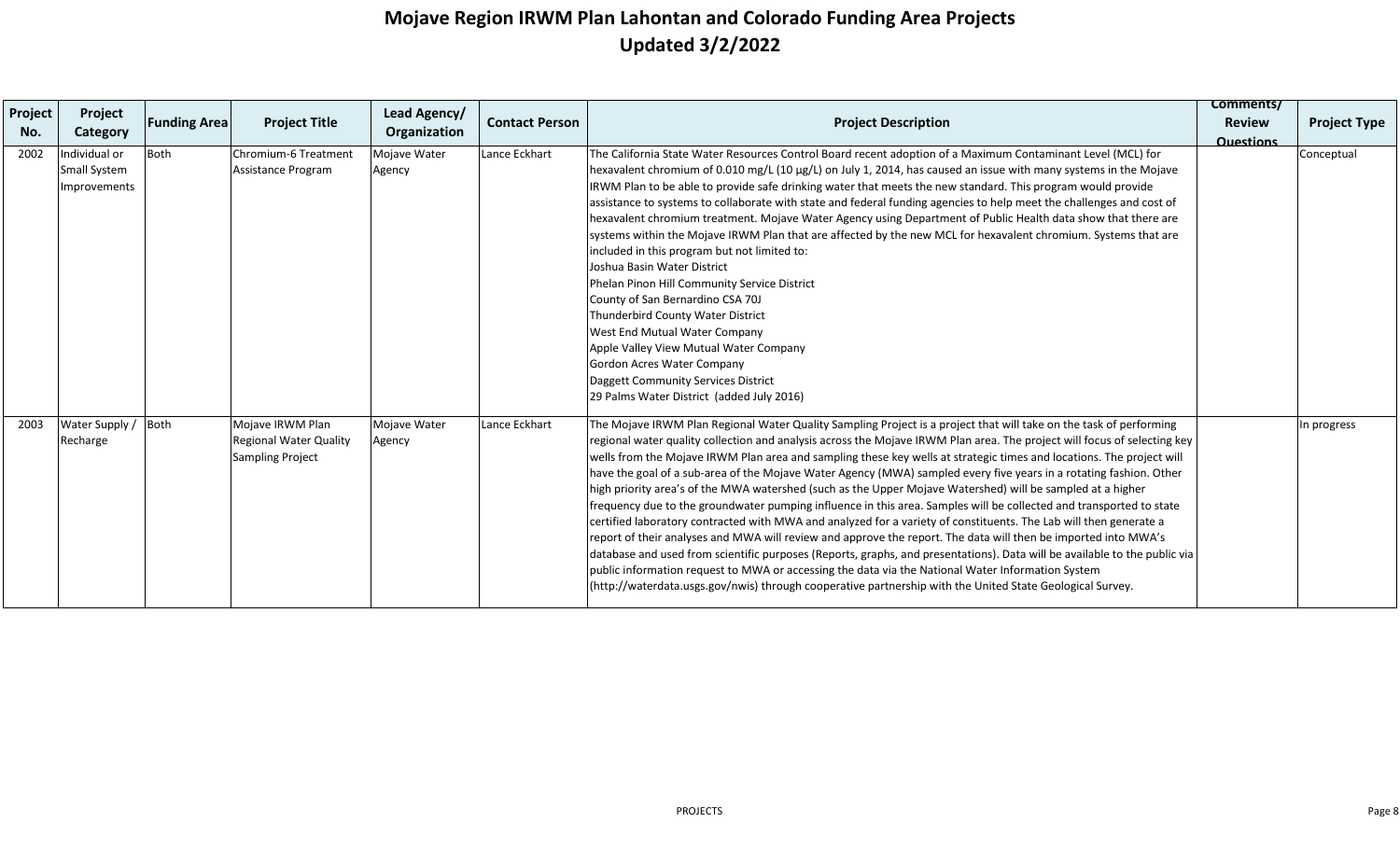| Project | Project                                       |                     |                                                                           | Lead Agency/                                     |                       |                                                                                                                                                                                                                                                                                                                                                                                                                                                                                                                                                                                                                                                                                                                                                                                                                                                                                                                                                                                                                                                                                                                                                                                                                                                                                                 | Comments/                               |                     |
|---------|-----------------------------------------------|---------------------|---------------------------------------------------------------------------|--------------------------------------------------|-----------------------|-------------------------------------------------------------------------------------------------------------------------------------------------------------------------------------------------------------------------------------------------------------------------------------------------------------------------------------------------------------------------------------------------------------------------------------------------------------------------------------------------------------------------------------------------------------------------------------------------------------------------------------------------------------------------------------------------------------------------------------------------------------------------------------------------------------------------------------------------------------------------------------------------------------------------------------------------------------------------------------------------------------------------------------------------------------------------------------------------------------------------------------------------------------------------------------------------------------------------------------------------------------------------------------------------|-----------------------------------------|---------------------|
| No.     | Category                                      | <b>Funding Area</b> | <b>Project Title</b>                                                      | Organization                                     | <b>Contact Person</b> | <b>Project Description</b>                                                                                                                                                                                                                                                                                                                                                                                                                                                                                                                                                                                                                                                                                                                                                                                                                                                                                                                                                                                                                                                                                                                                                                                                                                                                      | <b>Review</b><br><b>Questions</b>       | <b>Project Type</b> |
| 2004    | Wastewater /<br><b>Recycled Water</b>         | Lahontan            | Septic System Connection<br>to Sewer Grant Program                        | City of Victorville                              | <b>Brian Gengler</b>  | The City is proposing to connect to the City's sewer collection system a specified number of developed and occupied<br>buildings, currently served by septic treatment systems, over a three year period.                                                                                                                                                                                                                                                                                                                                                                                                                                                                                                                                                                                                                                                                                                                                                                                                                                                                                                                                                                                                                                                                                       | Scheduled for<br>approval March<br>2020 | Conceptual          |
|         |                                               |                     |                                                                           |                                                  |                       | Priority projects will be for a target area in Old Town (between A St, and D St. and 1st St. and 11th St.) where<br>properties are adjacent to an existing sewer main and usually only a lateral connection will be required. The Old Town<br>area has a high water table, is close to the Mojave River, and is an economically disadvantaged area of the City. 28<br>single family residences and two small apartment complexes one with 8 and the other with 9 units have been<br>preliminarily identified for septic to sewer connection. In addition, the target areas with the highest priority would be<br>areas with a high water table, in proximity to known contaminants in the soil or ground water or that has economically<br>disadvantaged residents.                                                                                                                                                                                                                                                                                                                                                                                                                                                                                                                             |                                         |                     |
|         |                                               |                     |                                                                           |                                                  |                       | Another criteria for selection would be for a property where a septic system fails and must connect to sewer in<br>accordance with the city's code or receive a variance from City Council based on hardship.                                                                                                                                                                                                                                                                                                                                                                                                                                                                                                                                                                                                                                                                                                                                                                                                                                                                                                                                                                                                                                                                                   |                                         |                     |
| 3001    | Individual or<br>Small System<br>Improvements | Colorado            | Joshua Basin Water<br>District Tillford Way<br>Pipeline Project           | Joshua Basin Water<br><b>District</b>            | Mark Ban              | The Tillford Way Pipeline Project is a Tier 1 priority project for the District based on its score pursuant to the Capital<br>Improvement Pipeline Replacement Evaluation Process. 55% of this pipeline is currently undersized. The project would<br>elimiate the undersized section and upgrade it, improve fire suppression by 23 %, and repolace all inoperable valves<br>within the project area. This project will minimize water loss as a result of leaks on piplies where there is the inability<br>to isolate or throttle down sections of pipelines during leaks.                                                                                                                                                                                                                                                                                                                                                                                                                                                                                                                                                                                                                                                                                                                    |                                         | In progress         |
| 3002    | Individual or<br>Small System<br>Improvements | Colorado            | Joshua Basin Water<br><b>District Replacement</b><br><b>Meter Project</b> | Joshua Basin Water<br>District                   | Mark Ban              | The District is seeking grant funding for replacement of its current meters to Automatic Meter Reading (AMR)<br>technology. The meters are two-years past their useful life, and reports indicate that they are underreporting revenues<br>by 2-4% or up to \$72,000 per year. This project will help to increase water use efficiency and improve overall water<br>management on a District-wide scale and will address deficiencies noted in the System Wide Audit by providing highly<br>accurate, meter reading capabilities at residential and commercial sites. Implementation of this project will enable<br>leaks and unusual water usage to be identified and addressed, ultimately reducing overall water demand.                                                                                                                                                                                                                                                                                                                                                                                                                                                                                                                                                                     |                                         | In progress         |
| 3003    | Water Supply /<br>Recharge                    | Colorado            | <b>Twentynine Palms Water</b><br>District Development of<br>Well 11B      | <b>Twentynine Palms</b><br><b>Water District</b> | Ray Kolisz            | The Twentynine Palms Water District (District) provides drinking water for a population of approximately 15,000<br>covering the Twentynine Palms community as well as outlying areas. The District relies entirely on groundwater to<br>serve its residents for drinking water and a number of District wells have been recently taken offline due to hexavalent<br>chromium levels above water quality levels. In early November 2016, the District's Well No. 11 stopped producing.<br>Investigation into the cause found major deterioration of the well, likely due to age, and the well was indefinitely taken<br>offline. The District is performing the preliminary investigation to replace the lost capacity of its wells possibly through<br>construction of a "new Well No. 11B". It is understood that any new well must meet the standards for drinking water<br>including the Cr VI, Arsenic and Fluoride that is anticipated to be elevated in the water. The well was drilled in 2018,<br>next steps include outfitting the well with a pump and motor, and bench scale testing for arsenic and fluoride. Once the<br>necessary groundwater quality treatment needs are determined, the District would move forward with engineering<br>and construction of a treatment system. |                                         | In progress         |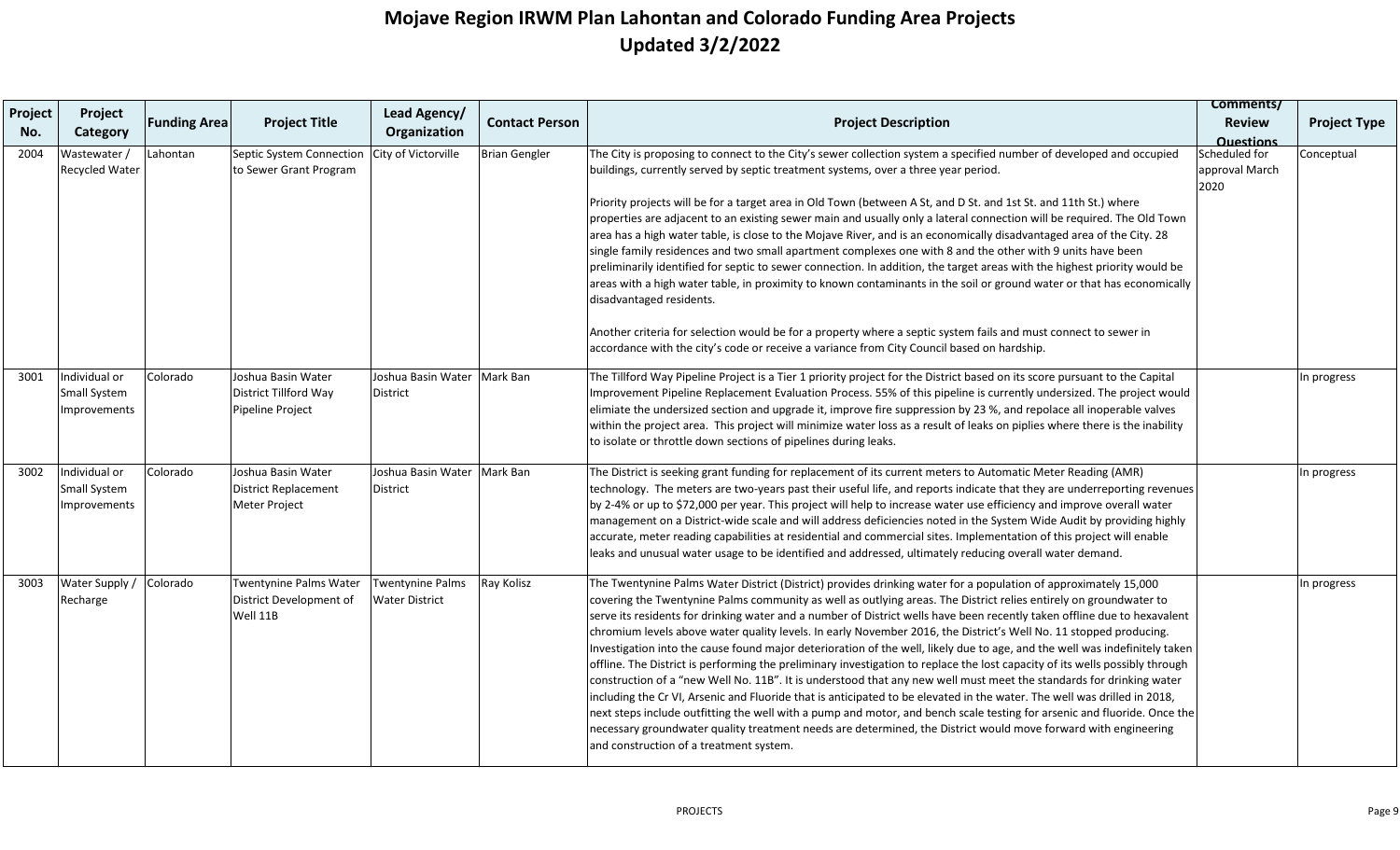| Project<br>No. | Project<br>Category                                  | <b>Funding Area</b> | <b>Project Title</b>                                                                                                              | Lead Agency/<br>Organization              | <b>Contact Person</b> | <b>Project Description</b>                                                                                                                                                                                                                                                                                                                                                                                                                                                                                                                                                                                                                                                                                                                                                                                                                                                                                                                                                                                                                                                                                                                                                                                                                                                                                                                                                                                                                                                                                                 | Comments/<br><b>Review</b><br><b>Questions</b> | <b>Project Type</b> |
|----------------|------------------------------------------------------|---------------------|-----------------------------------------------------------------------------------------------------------------------------------|-------------------------------------------|-----------------------|----------------------------------------------------------------------------------------------------------------------------------------------------------------------------------------------------------------------------------------------------------------------------------------------------------------------------------------------------------------------------------------------------------------------------------------------------------------------------------------------------------------------------------------------------------------------------------------------------------------------------------------------------------------------------------------------------------------------------------------------------------------------------------------------------------------------------------------------------------------------------------------------------------------------------------------------------------------------------------------------------------------------------------------------------------------------------------------------------------------------------------------------------------------------------------------------------------------------------------------------------------------------------------------------------------------------------------------------------------------------------------------------------------------------------------------------------------------------------------------------------------------------------|------------------------------------------------|---------------------|
| 3005           | Individual or<br><b>Small System</b><br>Improvements | Colorado            | Twentynine Palms Water<br>District AMI/AMR Smart<br>Meter Upgrade Project                                                         | Twentynine Palms<br><b>Water District</b> | Ray Kolisz            | The District is seeking grant funding for the upgrade of its current meters to Advanced Metering Infrastructure<br>(AMI)/Automatic Meter Reading (AMR) technology. This project will help to increase water use efficiency and improve<br>overall water management on a District-wide scale and will address deficiencies noted in the System Wide Audit by<br>providing highly accurate, meter reading capabilities at residential and commercial sites. Implementation of this project<br>will enable leaks and unusual water usage to be identified and addressed, ultimately reducing overall water demand.<br>The District intends to implement a pilot project to determine the potential water savings before implemeting the<br>lmeters on a District-wide scale.                                                                                                                                                                                                                                                                                                                                                                                                                                                                                                                                                                                                                                                                                                                                                  |                                                | In progress         |
| 3007           | Water Supply /<br>Recharge                           | Colorado            | Twentynine Palms Water<br><b>District Salt and Nutrient</b><br>Management Plan (SNMP)<br><b>Groundwater Monitoring</b><br>Project | Twentynine Palms<br><b>Water District</b> | Ray Kolisz            | In June of 2014 the District prepared a SNMP that has the primary purpose of developing a strategy for the District,<br>along with the City of Twentynine Palms to monitor and protect the groundwater resources in the Twentynine Palms<br>area. The SNMP recognizes and addresses the increased need to assess potential groundwater quality impacts from<br>salt and nutrient sources that are derived primarily from septic tanks in the Twentynine Palms area. The project<br>proposes to implement the recommendations in the SNMP which include increased sampling of the District's existing<br>production wells, establishing a water quality monitoring well network, and installation of new monitoring wells.                                                                                                                                                                                                                                                                                                                                                                                                                                                                                                                                                                                                                                                                                                                                                                                                  |                                                | In progress         |
| 3008           | Individual or<br><b>Small System</b><br>Improvements | Colorado            | JBWD's Saddleback Water Joshua Basin Water<br>Main Repalcement Project District                                                   |                                           | <b>Randy Mayes</b>    | The Saddleback Water Main Replacement project is a 23,500 linear foot construction project that contributes towards<br>the elimination of undersized pipes, improvement of fire suppression capabilities, increase in capacity to eliminate<br>material scoring, and replacement of inoperable valves. The CIRP is a long term, multi-year program that will utilize<br>District staff to complete projects that include but are not limited to the replacement of watermains, service lines, fire<br>hydrants, meters and other water related appurtenances. This project has been determined to be a Class 1 Categorical<br>Exemption under Article 19. CEQA Section 15301. Exisiting facilities. JBWD's DAC customers spend approximately<br>\$4.40 for every hundred cubic foot of water consumed. The Census Designated Place of Joshua Tree makes up a<br>significant portion of JBWD's service area. Joshua Tree has an average MHI of \$38,297, just 62% of the California<br>Statewide MHI. The census tracts and block groups that overlap with the rest of JBWD's service area have MHIs ranging<br>from \$18,125 to \$45,089 (29% to 73% California MHI). With this in mind, the District in 2015 spent \$0.18 on mainline<br>leak repairs for every \$1.00 spent on water production. Ov/er the course of the past three years, the potable water<br>system leaks contributed towards an increase to \$0.28 for every \$1.00 spent. This significant increase in water cost is<br>lpassed down to JBWD's DAC. |                                                | In progress         |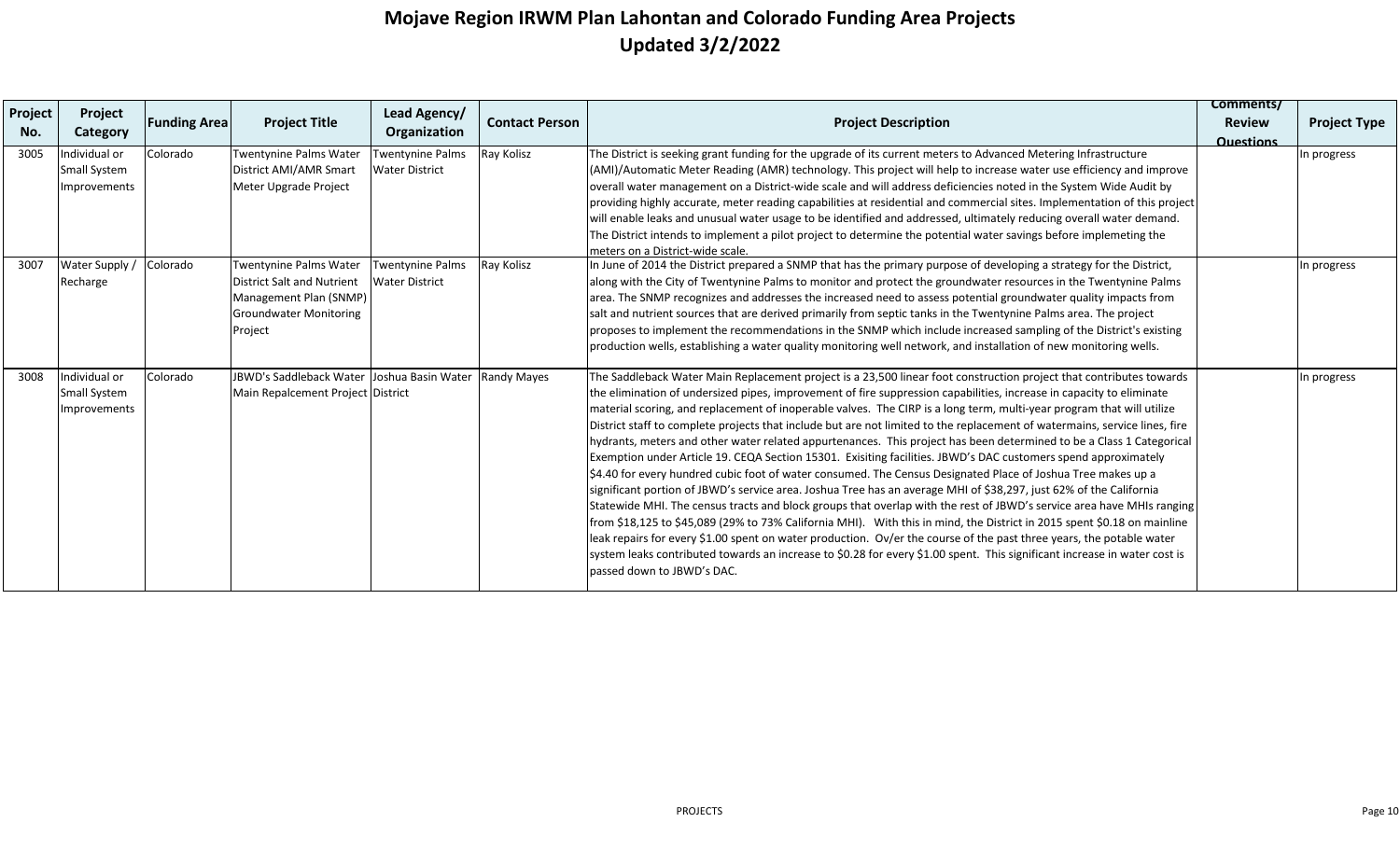|         | Project                                              |                     |                                                                                       | Lead Agency/                                   |                       |                                                                                                                                                                                                                                                                                                                                                                                                                                                                                                                                                                                                                                                                                                                                                                                                                                                                                                                                                                                                                                                                                                                                                                                                                                                                                                                                                                                                                                                            | Comments/        |                     |
|---------|------------------------------------------------------|---------------------|---------------------------------------------------------------------------------------|------------------------------------------------|-----------------------|------------------------------------------------------------------------------------------------------------------------------------------------------------------------------------------------------------------------------------------------------------------------------------------------------------------------------------------------------------------------------------------------------------------------------------------------------------------------------------------------------------------------------------------------------------------------------------------------------------------------------------------------------------------------------------------------------------------------------------------------------------------------------------------------------------------------------------------------------------------------------------------------------------------------------------------------------------------------------------------------------------------------------------------------------------------------------------------------------------------------------------------------------------------------------------------------------------------------------------------------------------------------------------------------------------------------------------------------------------------------------------------------------------------------------------------------------------|------------------|---------------------|
| Project |                                                      | <b>Funding Area</b> | <b>Project Title</b>                                                                  |                                                | <b>Contact Person</b> | <b>Project Description</b>                                                                                                                                                                                                                                                                                                                                                                                                                                                                                                                                                                                                                                                                                                                                                                                                                                                                                                                                                                                                                                                                                                                                                                                                                                                                                                                                                                                                                                 | <b>Review</b>    | <b>Project Type</b> |
| No.     | Category                                             |                     |                                                                                       | Organization                                   |                       |                                                                                                                                                                                                                                                                                                                                                                                                                                                                                                                                                                                                                                                                                                                                                                                                                                                                                                                                                                                                                                                                                                                                                                                                                                                                                                                                                                                                                                                            | <b>Questions</b> |                     |
| 3009    | Individual or<br>Small System<br>Improvements        | Colorado            | <b>Sunburst Water Main</b><br>Repalcement Project                                     | Joshua Basin Water<br><b>District</b>          | Randy Mayes           | The Sunburst Water Main Replacement project is a 21,500 linear foot construction project that contributes towards<br>the elimination of undersized pipes, improvement of fire suppression capabilities, increase in capacity to eliminate<br>material scoring, and replacement of inoperable valves. The CIRP is a long term, multi-year program that will utilize<br>District staff to complete projects that include but are not limited to the replacement of watermains, service lines, fire<br>hydrants, meters and other water related appurtenances. This project bolsters one of the District's K-6 institutional<br>facilities. JBWD's DAC customers spend approximately \$4.40 for every hundred cubic foot of water consumed. The<br>Census Designated Place of Joshua Tree makes up a significant portion of JBWD's service area. Joshua Tree has an<br>average MHI of \$38,297, just 62% of the California Statewide MHI. The census tracts and block groups that overlap<br>with the rest of JBWD's service area have MHIs ranging from \$18,125 to \$45,089 (29% to 73% California MHI). With<br>this in mind, the District in 2015 spent \$0.18 on mainline leak repairs for every \$1.00 spent on water production. Over<br>the course of the past three years, the potable water system leaks contributed towards an increase to \$0.28 for every<br>\$1.00 spent. This significant increase in water cost is passed down to JBWD's DAC. |                  | Implementable       |
| 3010    | Environmental<br>& Recreation                        | <b>Both</b>         | Palisades Ranch Riparian<br><b>Restoration and Public</b><br><b>Education Project</b> | Mojave Desert Land Peter Satin<br>Trust (MDLT) |                       | MDLT will partner with various specialists, including riparian restoration experts, wildlife biologists, and archaeologists,<br>to establish resource baselines and develop a conceptual restoration plan for Palisades Ranch. This plan will also<br>explore the possibility for public access and provide a 60% design and CEQA analysis. Pending completion of the<br>restoration design, MDLT will then begin implementing the required riparian restoration to return the Mojave River to<br>its natural channel, and continue developing resources to improve public access and education opportunities on the<br>site.                                                                                                                                                                                                                                                                                                                                                                                                                                                                                                                                                                                                                                                                                                                                                                                                                              |                  | In progress         |
| 3011    | Water Supply /<br>Recharge                           | Lahontan            | R3 Turnout #5                                                                         | City of Victorville<br><b>Water District</b>   | Steven Ashton         | A new Regional Recharge and Recovery (R3) connection will be constructed in the area of Amethyst Road and Mesa<br>Road in the City of Victorville. The connection at this location and transmission pipeline to VWD facility is collectively<br>referred to as Turnout 5. The project was originally proposed in the early stages of the R3 Project planning, as such, an<br>existing blind flange is in place on the R3 west conveyance line at the site of the proposed connection. A turnout facility<br>will be constructed that is similar to the existing R3 turnouts. From the R3 line connection, approximately one mile of<br>pipeline will be installed directly north and connect to VWD's facility No. 129 at the corner of Amethyst Road and<br>Sycamore Road in the City of Victorville. Once at Site No.129, R3 water will be disinfected with Sodium Hypochlorite<br>before entering into VWD's distribution system. Once constructed, the R3 Turnout 5 will function as a supplemental<br>water supply, when available, to serve VWD customers and will assist the VWD with meeting water quality regulations<br>as a less expensive alternative to costly Ion Exchange and Coagulation/Filtration water treatment, currently utilized by<br>the VWD.                                                                                                                                                                                     |                  | In progress         |
| 3012    | Individual or<br>Small System<br><b>Improvements</b> | Colorado            | <b>Replacement Production</b><br>Well for BDVWA Goat<br>Mountain System               | Bighorn-Desert<br><b>View Water Agency</b>     | Marina West           | Following acquisition ID Goat Mtn. (formally CoSB CSA-70/W1 Goat Mtn.) by BDVWA it was determined that one of the<br>production wells, GMW2, had reached the end of its useful life. Calculations show that this system cannot meet<br>Maximum Day Demand with the largest well (GMW3) offline. Therefore, another production well is needed in ID GM                                                                                                                                                                                                                                                                                                                                                                                                                                                                                                                                                                                                                                                                                                                                                                                                                                                                                                                                                                                                                                                                                                      |                  | In progress         |
| 3013    | Wastewater /<br>Recycled Water                       | Colorado            | <b>Wastewater Treatment</b><br>System Feasibility and<br><b>Preliminary Design</b>    | Twentynine Palms<br><b>Water District</b>      | Frank Luckino         | The proposed Plan of Work defines an investigation of the City's future needs relative to provision of wastewater<br>collection and treatment within its service area. This investigation builds upon the City's Wastewater Masterplan<br>developed in 2014, evaluating the feasibility of a wastewater solution.                                                                                                                                                                                                                                                                                                                                                                                                                                                                                                                                                                                                                                                                                                                                                                                                                                                                                                                                                                                                                                                                                                                                          |                  | In progress         |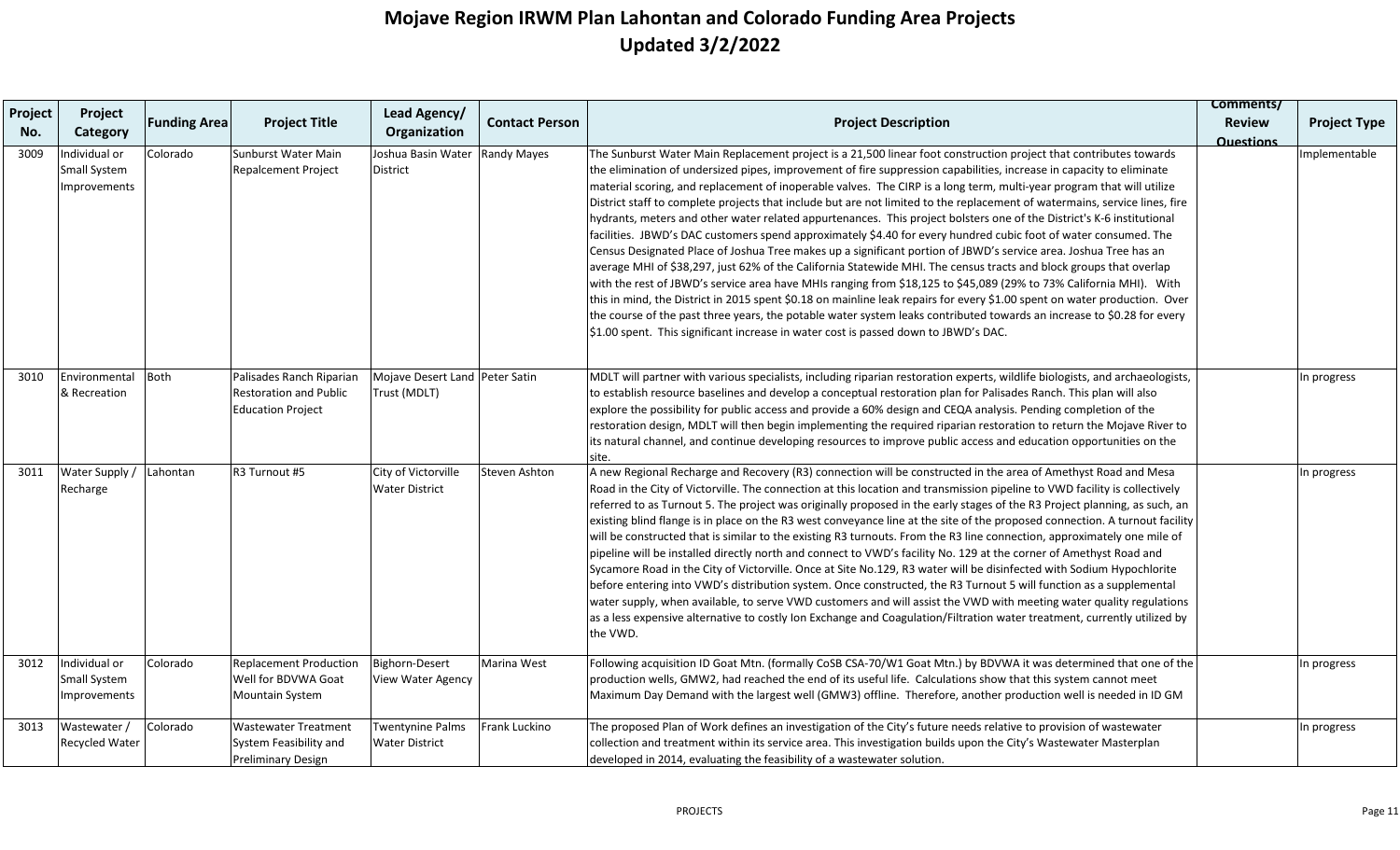| Project | Project               |                     |                                           | Lead Agency/           |                       |                                                                                                                           | Comments/        |                     |
|---------|-----------------------|---------------------|-------------------------------------------|------------------------|-----------------------|---------------------------------------------------------------------------------------------------------------------------|------------------|---------------------|
|         |                       | <b>Funding Area</b> | <b>Project Title</b>                      |                        | <b>Contact Person</b> | <b>Project Description</b>                                                                                                | <b>Review</b>    | <b>Project Type</b> |
| No.     | Category              |                     |                                           | Organization           |                       |                                                                                                                           | <b>Questions</b> |                     |
| 3014    | Wastewater            | Lahontan            | <b>Barstow Wastewater</b>                 | City of Barstow        | <b>Kody Tompkins</b>  | The City of Barstow's Wastewater Treatment Plant was originally constructed in 1968 and completed a Phase I               |                  | In progress         |
|         | <b>Recycled Water</b> |                     | Treatment Plant Phase II                  |                        |                       | Improvement Project in 2015 to address effluent compliance issues. The City is looking to improve and rehab processes     |                  |                     |
|         |                       |                     |                                           |                        |                       | within the current treatment trains to bring the facility into a efficient, affective, and reliable status                |                  |                     |
|         |                       |                     |                                           |                        |                       |                                                                                                                           |                  |                     |
| 3015    | Wastewater /          | Lahontan            | Barstow Collection System City of Barstow |                        | <b>Kody Tompkins</b>  | This project is to design the extension of gravity collection system in order to reduce septic systems and accept MCLB    |                  | In progress         |
|         | <b>Recycled Water</b> |                     | Extension                                 |                        |                       | waste stream.                                                                                                             |                  |                     |
|         |                       |                     |                                           |                        |                       |                                                                                                                           |                  |                     |
| 3016    | Conservation &        |                     |                                           | Golden State Water     |                       | Replace high water consuming turf, plants, and trees with native varieties, which are drought tolerant and water          |                  | In progress         |
|         | Education             |                     | <b>Mountain View Memorial</b>             | and Mojave Water       |                       | conserving. Upgrade irrigation facilities to efficient drip and micro spray. Refurbish well equipment and retention       |                  |                     |
|         |                       | Lahontan            | Park                                      | Agency                 | Perry Dahlstrom       | basin. Removal of turf. Removal of trees. Construction of shaded reflection areas.                                        |                  |                     |
| 3017    | Conservation &        |                     |                                           | <b>Hi-Desert Water</b> |                       | The purpose is to replace deteriorating pipelines. This will increase local water sustainability and decrease relaince on |                  |                     |
|         | Education             | Colorado            | Capital Replacement Project District      |                        | <b>Tony Culver</b>    | outside sources of water replenishment due to water loss associated with excessive leakage.                               |                  | In progress         |
| 3018    | Individual or         |                     |                                           |                        |                       |                                                                                                                           |                  |                     |
|         | <b>Small System</b>   |                     | <b>Booster Station</b>                    | <b>Hi-Desert Water</b> |                       |                                                                                                                           |                  |                     |
|         | Improvements Colorado |                     | Rehabilitation                            | District               | <b>Tony Culver</b>    | <b>Booster Station Rehabilitation</b>                                                                                     |                  | In progress         |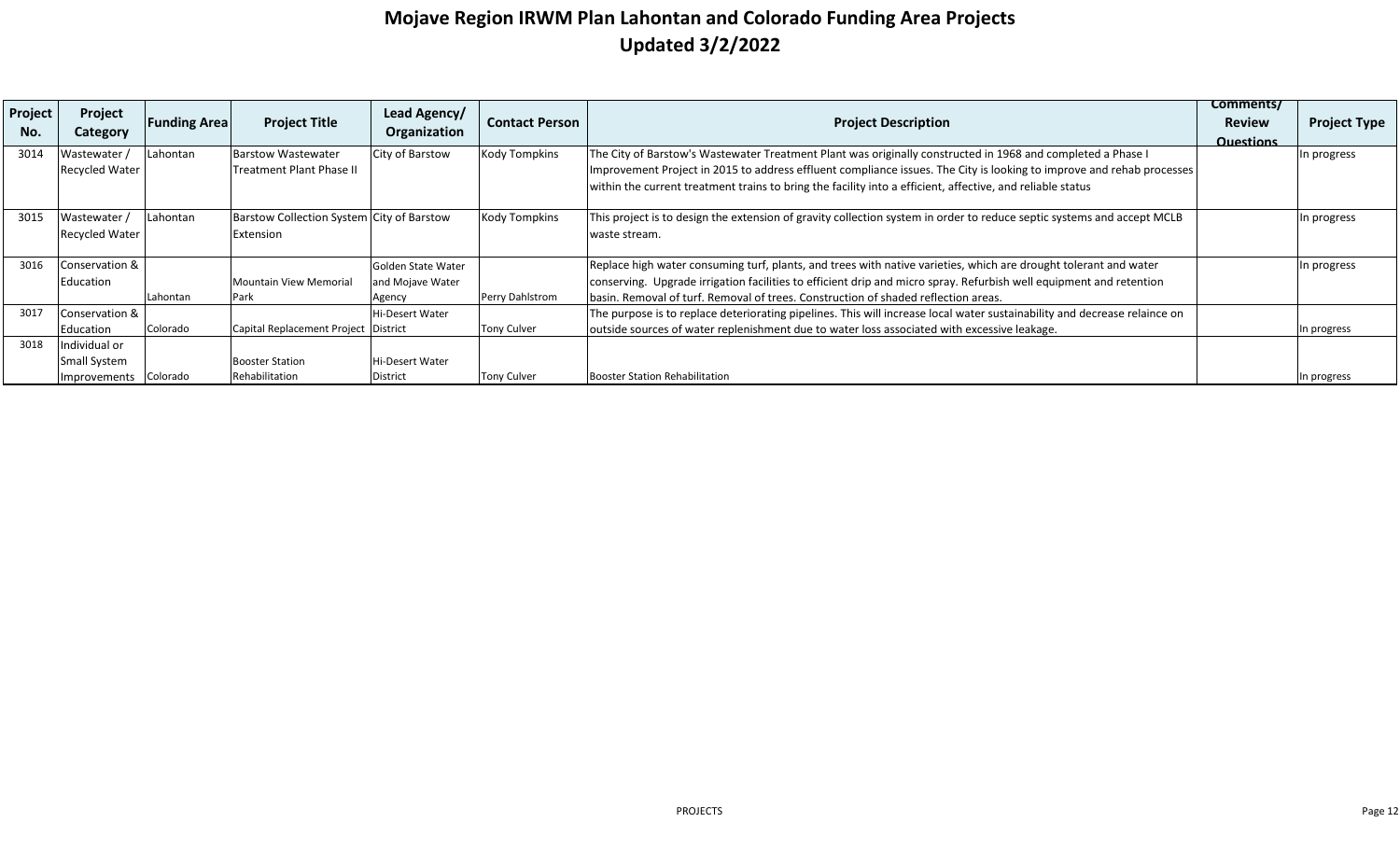| <b>Project</b><br>No. | Original<br>Project No. | Project<br>Category                        | <b>Funding</b><br>Area | <b>Project Title</b>                                                                                           | Lead Agency/<br>Organization                    | <b>Contact Person</b>                      | <b>Project Description</b>                                                                                                                                                                                                                                                                                                                                                                                                                                                                                                                                  | Comments/<br><b>Review Questions</b>       | <b>Project Type</b> |
|-----------------------|-------------------------|--------------------------------------------|------------------------|----------------------------------------------------------------------------------------------------------------|-------------------------------------------------|--------------------------------------------|-------------------------------------------------------------------------------------------------------------------------------------------------------------------------------------------------------------------------------------------------------------------------------------------------------------------------------------------------------------------------------------------------------------------------------------------------------------------------------------------------------------------------------------------------------------|--------------------------------------------|---------------------|
| 22                    | 22                      | Water Supply Lahontan<br>Recharge          |                        | Recharge And<br><b>Storage Basins</b>                                                                          | Deep Creek Off-River Mojave Water Agency        | Darrell Reynolds and<br><b>Tony Winkel</b> | Off River recharge and storage basins on the Deep Creek Properties                                                                                                                                                                                                                                                                                                                                                                                                                                                                                          | Not looking for future Complete<br>funding |                     |
| 34                    | 34                      | Other                                      | Lahontan               | at Deep Creek to<br>generate power for<br>R3 ground water<br>wells                                             | Hydroelectric Facility Mojave Water Agency      | Darrell Reynolds                           | The Deep Creek Outlet to the Mojave River can generate electrical power for use by the Agency<br>to power the R3 groundwater wells. Two options are possible: 1) construct Groundwater wells at<br>Deep Creek FCF and extend the R3 pipeline to these wells. Our run Conduit and conductors from<br>Deep Creek to the R3 Groundwater wells.                                                                                                                                                                                                                 |                                            | Complete            |
| 49                    | 49                      | Environment Lahontan<br>al &<br>Recreation |                        | Mojave River Walk<br>Trail                                                                                     | City of Victorville                             | Carlos Seanez                              | Walking / biking trail along the Mojave River. Combined recreational and public education<br>project involving multiple participating agencies.                                                                                                                                                                                                                                                                                                                                                                                                             |                                            | Complete            |
| 54                    | 54                      | Water Supply Lahontan<br>Recharge          |                        | Oro Grande Wash<br>Groundwater<br>Recharge Project                                                             | Mojave Water Agency                             | Darrel Reynolds                            | The Oro Grande Wash Groundwater Recharge Project has an ultimate delivery capacity for<br>approximately 8,000 AF. The trunk facilities are designed to flow the full capacity. The Flow<br>control facility and pipeline into the wash is designed to flow half of the capacity into a joint use<br>San Bernardino County Flood Control Detention/Recharge Basin. This project (Phase 2 of the Oro<br>Grande Wash Project) is to construct a second pipeline to the Wash and to another groundwater<br>recharge area between Amethyst and Bear Valley Road. |                                            | Complete            |
| 57                    | 57                      | Wastewater<br>Recycled<br>Water            | Lahontan               | <b>Recycled Water</b><br><b>Distribution System</b>                                                            | City of Hesperia                                | Mike Thornton                              | Construct a water distribution system for the conveyance of recycled water from the proposed<br>Subregional Treatment Plant in the City of Hesperia. The system would include a non-potable<br>reservoir near the Subregional site, booster pumps, and approximately seven miles of "purple"<br>pipeline to convey recycled water to the Hesperia Golf Club and several other users throughout<br>the City.                                                                                                                                                 |                                            | Complete            |
| 59                    | 59                      | Flood<br>Management                        | Both                   | <b>Regional Flood</b><br>Control/Flood<br>Management Plan                                                      | Mojave Water Agency                             | Lance Eckhart                              | Prepare a multi-jurisdictional, regional flood control / flood management plan that integrates<br>flood data and information, coordinates flood control efforts and infrastructure, and seeks to<br>integrate flood management and water supply projects across the Mojave IRWM Region.                                                                                                                                                                                                                                                                     |                                            | Complete            |
| 60R                   | 60                      | Other                                      | Colorado               | Reorganization<br>between two<br>adjacent small water<br>agencies (BDVWA<br>and CSA 70 Zone W-<br>1 [Landers]) | Bighorn-Desert View Water Marina West<br>Agency |                                            | Initiate reorganization through LAFCO. Provide for LAFCO processing fees, boundary map,<br>preparation of TFM Report (Technical, Financial and Managerial) plan for operation of<br>consolidated entities and evaluate physical infrastructure tie-in. Possible need for Master Plan<br>identifying infrastructure improvements and build-out requirements.                                                                                                                                                                                                 |                                            | Complete            |
| 64                    | 64                      | Flood<br>Management                        | Lahontan               | Silver Lakes<br>Association<br><b>Stormwater Debris -</b><br>retention basin                                   | Silver Lakes Association                        | Kimberly Cox                               | Design and construction of a reinforced concrete storm water debris interceptor where<br>Buckthorn Wash bisects the Silver Lakes Golf Course. Approx. size (LWD): 60' x 10' x 6'                                                                                                                                                                                                                                                                                                                                                                            | Local funding                              | Complete            |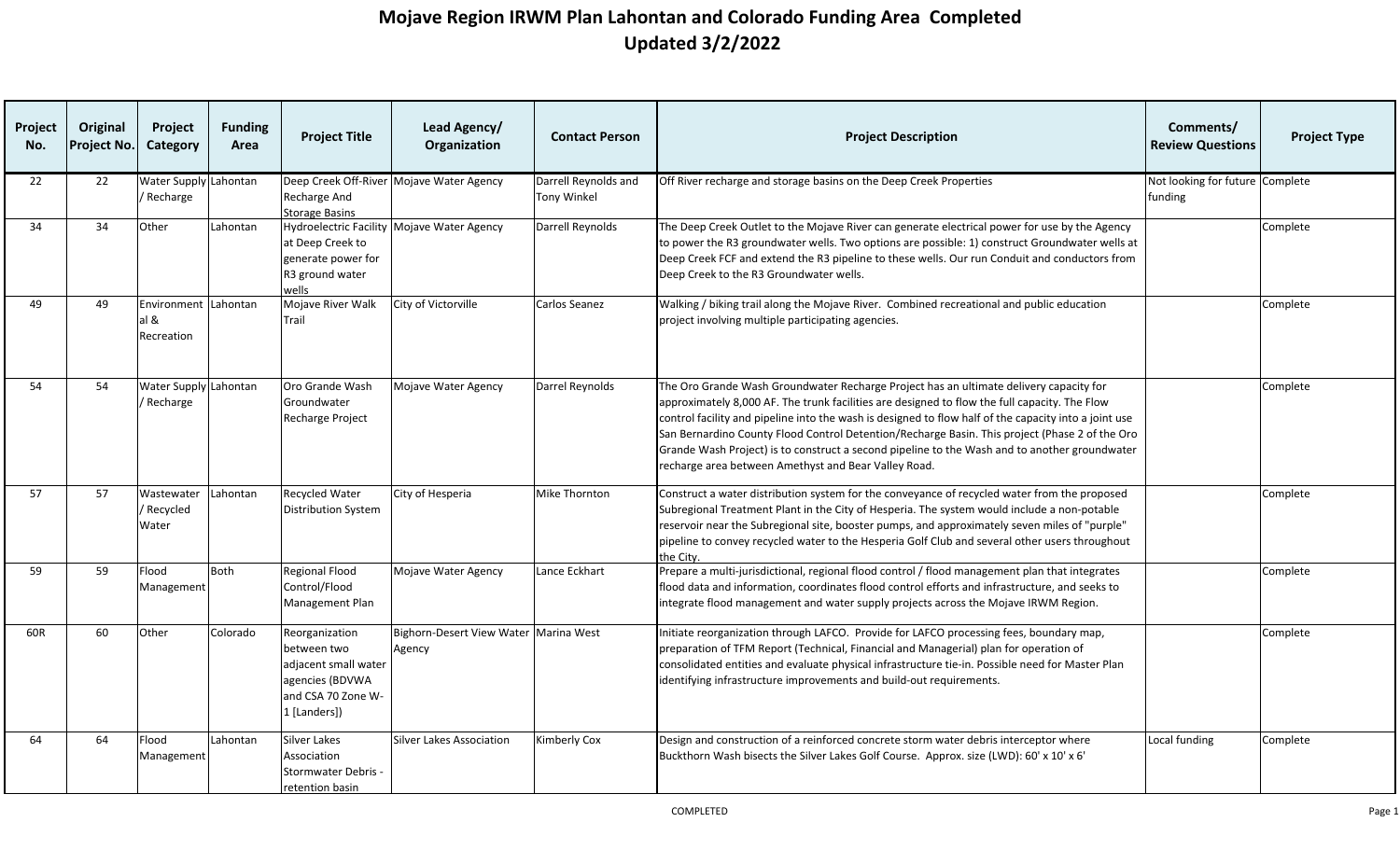| Project<br>No. | Original<br>Project No. | Project<br>Category                                               | <b>Funding</b><br>Area | <b>Project Title</b>                                                                         | Lead Agency/<br>Organization                                                                                           | <b>Contact Person</b>                   | <b>Project Description</b>                                                                                                                                                                                                                                                                                                                                                                                                                                                                                                                                                                                                                                                                                                                                    | Comments/<br><b>Review Questions</b>                          | <b>Project Type</b> |
|----------------|-------------------------|-------------------------------------------------------------------|------------------------|----------------------------------------------------------------------------------------------|------------------------------------------------------------------------------------------------------------------------|-----------------------------------------|---------------------------------------------------------------------------------------------------------------------------------------------------------------------------------------------------------------------------------------------------------------------------------------------------------------------------------------------------------------------------------------------------------------------------------------------------------------------------------------------------------------------------------------------------------------------------------------------------------------------------------------------------------------------------------------------------------------------------------------------------------------|---------------------------------------------------------------|---------------------|
| 92R            | 92                      | Wastewater<br>/ Recycled<br>Water                                 | Colorado               | Wastewater<br><b>Reclamation Project</b>                                                     | Hi-Desert Water District                                                                                               | <b>Tony Culver</b>                      | The District's Wastewater Reclamation Project has been determined to be the most viable<br>method of ensuring the Town's compliance with the Regional Board's adoption of the septic tank<br>discharge Prohibition. The project will provide centralized treatment of wastewater generated<br>within the Town at a level consistent with that of the local discharge requirements of both the<br>Regional Board and the CDPH. Wastewater will be collected and conveyed through a series of<br>pipelines that make up the WRP's collection system. Once delivered to the treatment facility, the<br>treated wastewater will be discharged into the East Hydrogeologic Subunit of the Warren<br>Subbasin providing a future source of extractable groundwater. |                                                               | Complete            |
| 93             | 93                      | Wastewater<br>/ Recycled<br>Water                                 | Lahontan               | Apple Valley &<br><b>Water Reclamation</b><br><b>Facilities</b>                              | Victor Valley Wastewater<br>Hesperia Subregional Reclamation Authority                                                 | Logan Olds                              | Two scalping facilities that will treat liquids from existing collection system and reuse for<br>irrigation purposes. Once complete, each facility will be able to process up to 1 million gallons per Subregional<br>day (MGD) with the opportunity to expand each to 4 MGD.                                                                                                                                                                                                                                                                                                                                                                                                                                                                                 | 2004 RWMP (VVWRA Complete<br>Wastewater<br>Treatment Plants). |                     |
| 118            | 118                     | Conservation Lahontan<br>& Education                              |                        | <b>Weather Based</b><br>Irrigation/Completio College<br>n of Demonstration<br>Garden Project | <b>Barstow Community</b>                                                                                               | <b>Rick Hernandez</b>                   | This proposed project introduces Smart Controllers to maximize irrigation control of water use<br>during the extreme environment condition and helps to manage water use in a normal<br>environment as well. Smart Controllers would create an efficient schedule and give the ability to<br>accommodate micro bursts and downpours of rain. The completion of the Barstow Community<br>College garden project will give way to a High Desert regional concept.                                                                                                                                                                                                                                                                                               |                                                               | Complete            |
| 126            |                         | Conservation Lahontan<br>& Education                              |                        | Community Park and Helendale CSD<br>Demo Garden                                              |                                                                                                                        | <b>Cheryl Vermette</b>                  | Helendale Community Park is only partially constructed. Current irrigation is using temporary<br>agricultural pipe connected to our Ag well to irrigate a small section of grass. Project installs and<br>maintains grass fields which will mitigate the blow sand and provide a community park play area<br>for under-served children within the CSD boundary.                                                                                                                                                                                                                                                                                                                                                                                               |                                                               | Complete            |
| 130            |                         | Individual or Lahontan<br><b>Small System</b><br>Improvemen<br>ts |                        | Sewer Lift Station<br>Nos. 1 and 3<br>Improvements                                           | <b>Running Springs Water</b><br>District                                                                               | Ryan Gross, 909-867-<br>2766,<br>wd.com | The Running Springs Water District's Sewer Lift Station Nos. 1 and 3 are more than 40 years old<br>and in need of significant improvements to increase reliability and reduce the potential for<br>rgross@runningsprings sanitary sewer overflows into the Deep Creek watershed. The improved reliability to these critical<br>sewer lift stations will increase the water quality impacts to the headwaters of the Mojave<br>watershed.                                                                                                                                                                                                                                                                                                                      |                                                               | Complete            |
| 1005           | $***$                   | Conservation Lahontan<br>& Education                              |                        | Regional<br>Demonstration<br>Garden Program -<br>Multiple locations                          | Mojave Water Agency,<br><b>Newberry Springs</b><br><b>Community Services</b><br>District (CSD), City of<br>Victorville | Christy Huiner, Linda<br>DeLuca-Snively | Construction of a variety of demonstration gardens to engage and educate visitors and<br>communities in solutions for creating beautiful and environmentally smart landscapes. Design<br>would include development aimed at local biomes, taking in climate and soil types, and the need<br>to demonstrate gardening, smart agriculture, irrigation infrastructure, etc. These gardens would<br>be similarly improved in regards to education and information availability, for example, signage,<br>information kiosks, educational material, and QR readers. Integrates Projects 5, 23, 33, and 123.                                                                                                                                                        | Integrates Projects 5,<br>23, 33, and 123.                    | Complete            |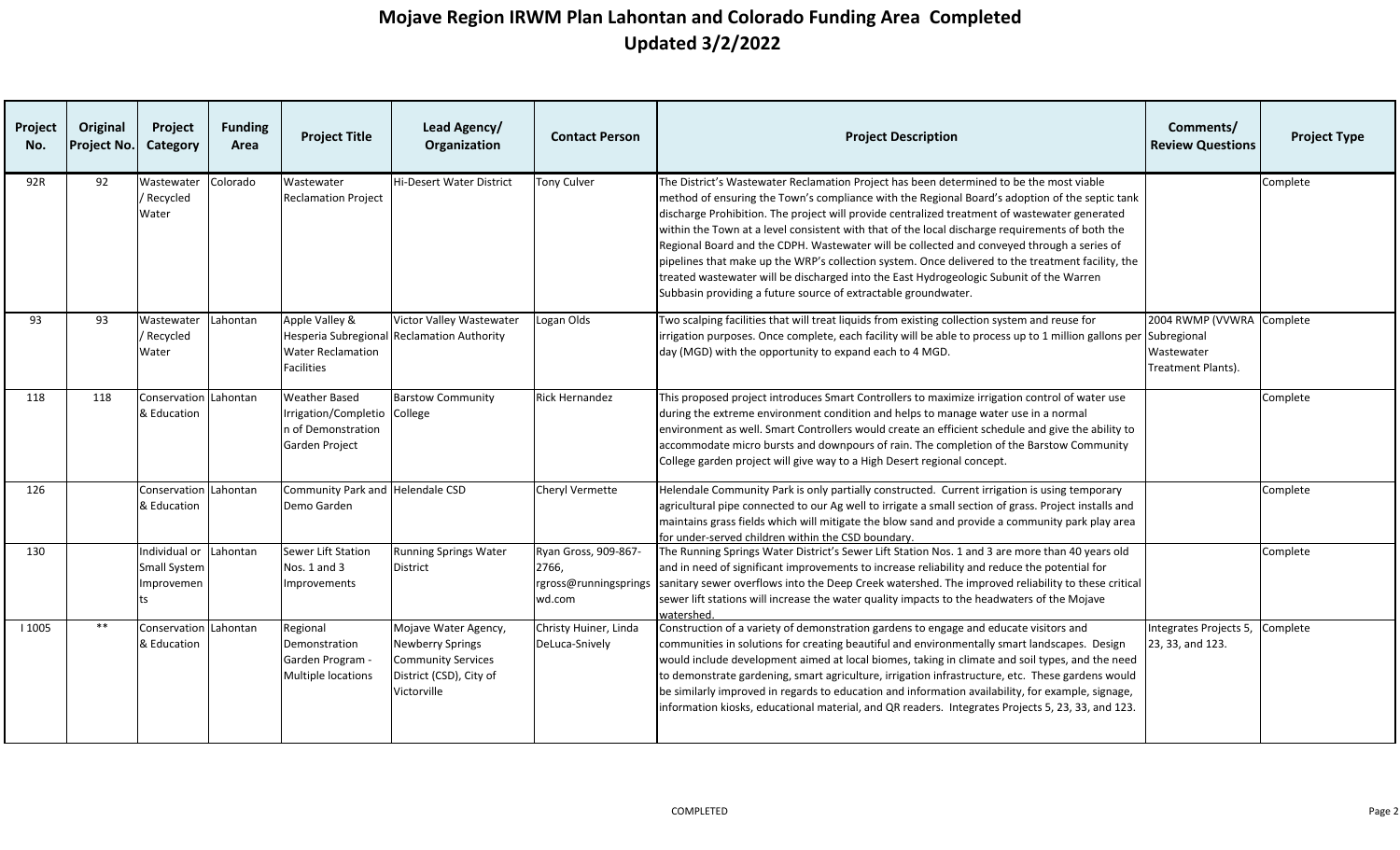| Project<br>No. | Original<br><b>Project No.</b> | Project<br>Category                                  | <b>Funding</b><br>Area | <b>Project Title</b>                                                                                                | Lead Agency/<br>Organization                                  | <b>Contact Person</b> | <b>Project Description</b>                                                                                                                                                                                                                                                                                                                                                                                                                                                                                                                                                                                                                                                                                                                                                                                                                                                       | Comments/<br><b>Review Questions</b>   | <b>Project Type</b> |
|----------------|--------------------------------|------------------------------------------------------|------------------------|---------------------------------------------------------------------------------------------------------------------|---------------------------------------------------------------|-----------------------|----------------------------------------------------------------------------------------------------------------------------------------------------------------------------------------------------------------------------------------------------------------------------------------------------------------------------------------------------------------------------------------------------------------------------------------------------------------------------------------------------------------------------------------------------------------------------------------------------------------------------------------------------------------------------------------------------------------------------------------------------------------------------------------------------------------------------------------------------------------------------------|----------------------------------------|---------------------|
| 1006           | **                             | Individual or Colorado<br>Small System<br>Improvemen |                        | Capital Water Main<br>Replacement<br>Program                                                                        | Hi-Desert Water District                                      | <b>Ed Muzik</b>       | This project would include the replacement of 46,940 lineal feet of old; undersized steel water<br>mains with that of PVC constructed water mains. During installation, new, properly spaced<br>isolation valves and fire hydrants would also be installed along with service lines. Construction of<br>this infrastructure would be in various areas within the Town of Yucca Valley. Integrates Projects<br>87-91.                                                                                                                                                                                                                                                                                                                                                                                                                                                             | Integrates Projects 87-Complete<br>91. |                     |
| 3004           |                                | Water Supply Colorado<br>/ Recharge                  |                        | <b>Flouride Treatment</b><br>Plant Project                                                                          | Redundancy Well for Twentynine Palms Water<br><b>District</b> | Ray Kolisz            | The District currently has one existing supply well, TP-1, which provides approximately 40 percent<br>of District supply, that is equipped with a treatment system which removes naturally-occurring<br>fluoride from the water. Fluoride concentrations within the District range between 0.34 to 2.6<br>mg/L, at times higher than the statewide MCL of 2.0 mg/L. In 1993, the District was granted a<br>variance from the MCL, which allows the District to meet the higher federal drinking water<br>standard of 3.0 mg/L. Anticipating expiration of the variance in 2023, the District is concerned<br>about providing both fluoride treatment capability for two additional wells which contain fluoride<br>at concentrations exceeding the MCL, and also for providing a redundant supply, in the event that<br>well TP-1 is unavailable for an extended period of time. |                                        | Complete            |
| 3006           |                                | Conservation Colorado<br>& Education                 |                        | Sustainable<br>Management,<br>Affordability, &<br>Reliability for<br><b>Twentynine Palms</b><br>Plan ("SMART Plan") | Twentynine Palms Water<br><b>District</b>                     | Ray Kolisz            | Twentynine Palms Water District faces challenges in three distinct areas: 1) Thwarting threats to<br>groundwater quality; 2) Maintaining affordability for customers while protecting safe drinking<br>water; 3) Updating our water conservation efforts. The objective of SMART Plan is to protect<br>water quality, affordability and supply. The proposed project would implement efforts of the<br>SMART Plan via technical review and project identification, research into funding and financing,<br>stakeholder outreach to ensure outreach and transparency, and groundwater data collection.                                                                                                                                                                                                                                                                            |                                        | Complete            |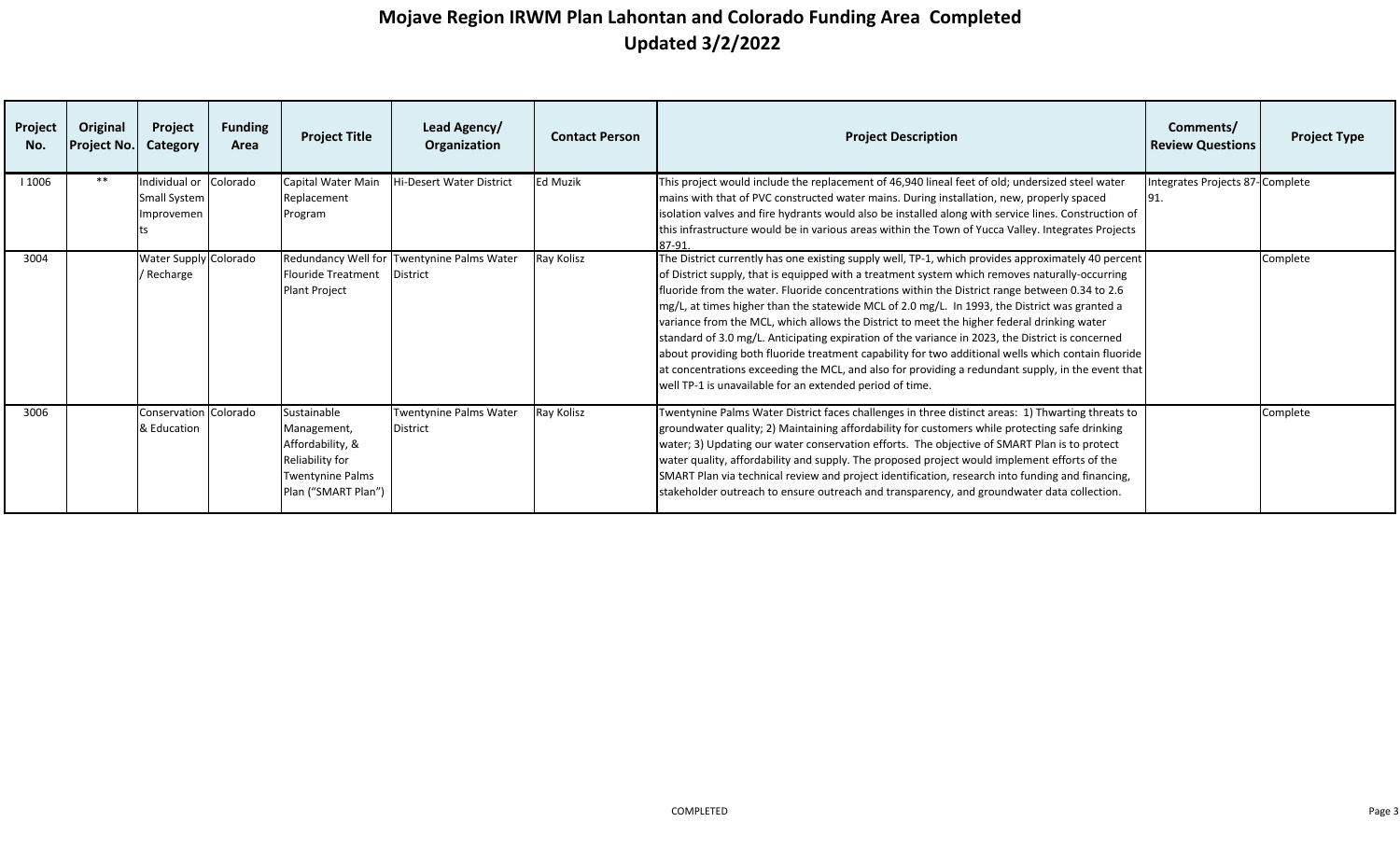| Project No. | <b>Project Category</b>                       | <b>Funding</b><br>Area | <b>Project Title</b>                                                    | Lead Agency/<br>Organization                                                                                       | <b>Contact Person</b>  | <b>Project Description</b>                                                                                                                                                                                                                                                                                                                                                                                                                                                                                                                                                                                                                                                                                    | Comments/<br><b>Review</b><br><b>Questions</b>                                        | <b>Updated Info</b>                  | <b>Project Type</b> |
|-------------|-----------------------------------------------|------------------------|-------------------------------------------------------------------------|--------------------------------------------------------------------------------------------------------------------|------------------------|---------------------------------------------------------------------------------------------------------------------------------------------------------------------------------------------------------------------------------------------------------------------------------------------------------------------------------------------------------------------------------------------------------------------------------------------------------------------------------------------------------------------------------------------------------------------------------------------------------------------------------------------------------------------------------------------------------------|---------------------------------------------------------------------------------------|--------------------------------------|---------------------|
| 19          | Individual or Small<br>System<br>Improvements | Lahontan               | Conceptual Planning for<br>Hinkley's Community<br>Drinking Water System | MWA/Lahanton Regional<br><b>Water Quality Control Board</b><br>(RWQCB) /Department of<br>Public Health (DPH) grant | Lester Steven<br>White | Evaluate the concept of a community water system that draws<br>water from a source of water that is not affected by the<br>chromium plume. The water source must not be affected by<br>plume expansion, remedial byproducts, or groundwater<br>drawdown for the lifetime of the source and must be able to meet Management Plan -<br>the water quality requirements.                                                                                                                                                                                                                                                                                                                                          | <b>Hinkley Water</b><br>Supply<br>Augmentation -<br>2004 Regional Water<br><b>MWA</b> | Inactive                             | Conceptual          |
| 35          | Flood Management Colorado                     |                        | Indian Cove Stormwater<br>Capture and Recharge<br>Project               | <b>Twentynine Palms Water</b><br>District/Joshua Basin Water<br><b>District</b>                                    | Ray Kolisz             | The Department of Water Resources has identified the safe yield<br>for the Indian Cove groundwater basin, limiting production to<br>1,500 acre-feet per year to avoid overdraft. This project could<br>mitigate past over-drafting and prevent future declines in water<br>levels within this shared basin.                                                                                                                                                                                                                                                                                                                                                                                                   | Integrated with<br><b>Storm Water</b><br><b>Resources Plan</b><br>(10/2017)           | Inactive per Ray<br>Kolisz 02/2020   | Conceptual          |
| 40R         | <b>Flood Management</b>                       | Colorado               | JBWD Graywater &<br>Rainwater Harvesting<br>Project                     | Joshua Basin Water District                                                                                        | Mark Ban               | Development of design standards and funding of on-site<br>collection facilities for capture of graywater and rainwater by<br>individual property owners located in the JBWD service area.<br>Water collected would be used for gardening and other non-<br>potable uses, reducing dependence on groundwater. Public<br>education is an important component of the project and will<br>include printed materials and demonstration models of collection<br>facilities. Project compliments the District's new imported water<br>recharge project and educates property owners about how<br>graywater and rainwater collection can contribute to increasing<br>local water supplies and conserving groundwater. | Integrated with<br>Storm Water<br>Resources Plan<br>(10/2017)                         | <b>Inactive Per JBWD</b><br>2/3/2020 | Conceptual          |
| 41R         | Flood Management Colorado                     |                        | <b>JBWD Stormwater Recovery</b><br>Project                              | Joshua Basin Water District                                                                                        | Mark Ban               | Capture and retain stormwater from local arroyos into the new<br>recharge basin to enhance percolation potential into the<br>groundwater basin. Includes studies to determine quantities of<br>stormwater that could be recharged, engineering feasibility for<br>retention and percolation and environmental review. Project<br>would increase groundwater basin recharge and minimize<br>downstream impacts.                                                                                                                                                                                                                                                                                                | Integrated with<br>Storm Water<br>Resources Plan<br>(10/2017)                         | Inactive Per JBWD<br>2/3/2020        | Conceptual          |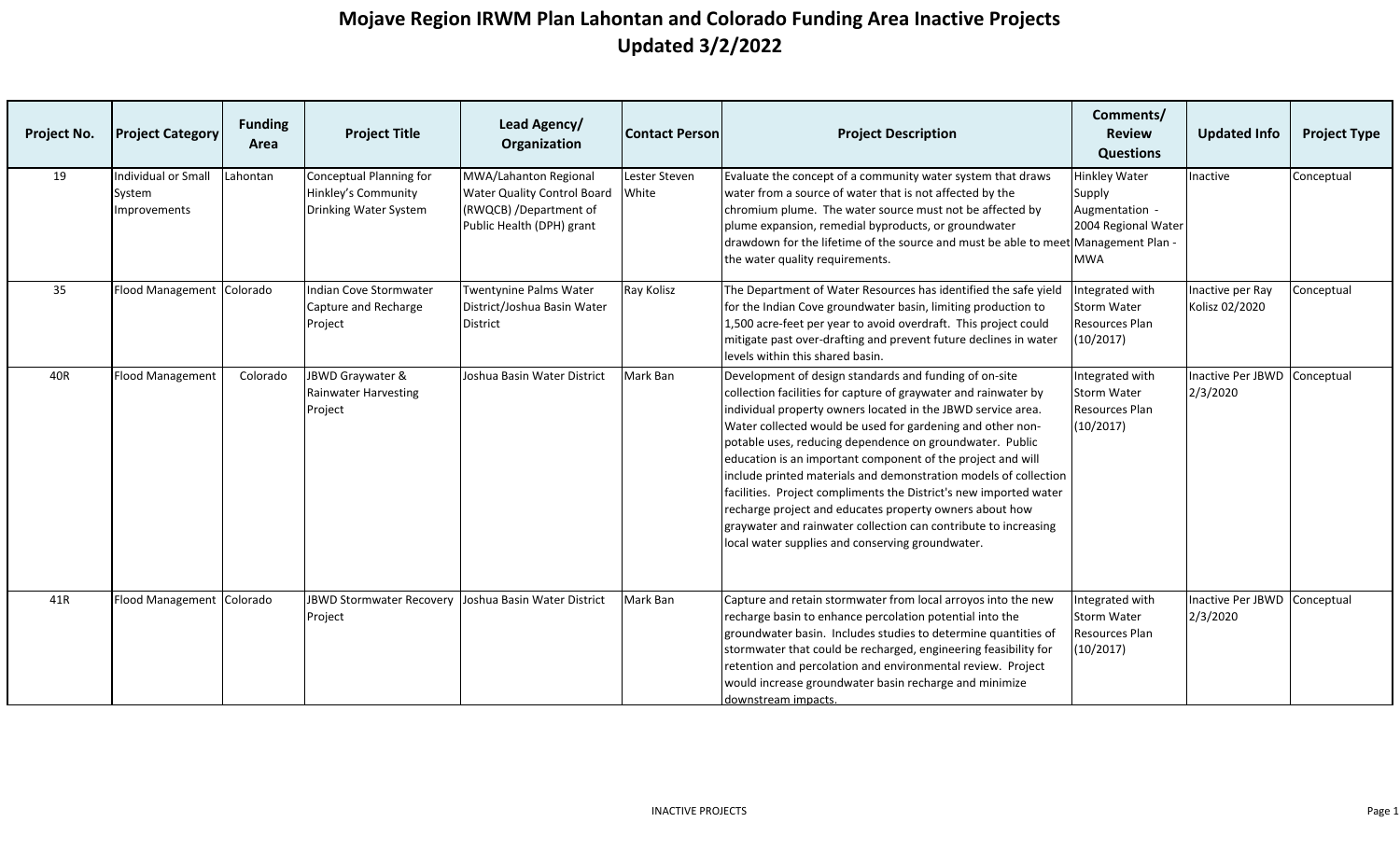| Project No. | <b>Project Category</b>    | <b>Funding</b><br>Area | <b>Project Title</b>                                                                  | Lead Agency/<br>Organization        | <b>Contact Person</b>    | <b>Project Description</b>                                                                                                                                                                                                                                                                                                                                                                                                                                                                                                                                                                                                                                                                                                                                           | Comments/<br><b>Review</b><br><b>Questions</b>                       | <b>Updated Info</b>                       | <b>Project Type</b> |
|-------------|----------------------------|------------------------|---------------------------------------------------------------------------------------|-------------------------------------|--------------------------|----------------------------------------------------------------------------------------------------------------------------------------------------------------------------------------------------------------------------------------------------------------------------------------------------------------------------------------------------------------------------------------------------------------------------------------------------------------------------------------------------------------------------------------------------------------------------------------------------------------------------------------------------------------------------------------------------------------------------------------------------------------------|----------------------------------------------------------------------|-------------------------------------------|---------------------|
| 62R         | Baja / Ag Issues           | Lahontan               | <b>Water Conservation</b><br>Ordinance                                                | County of San Bernardino            | Jim and Ellen<br>Johnson | A water conservation ordinance in the unincororated areas of San<br>Bernardino County, within the MWA Jurisdictional Boundary. The<br>MWA has said that the Judgment alone may not be adequate to<br>address all of the water conservation measures that need to be<br>taken to balance water supply and demands in the Baja Subarea.<br>At the Silver Valley Farm Bureau meeting stakeholders were<br>approached about singing into the stipulated agreement. At that<br>time County Ordinance 810.0605-810.0610 was referred to, to be<br>our protection against unauthorized production. This ordinance<br>was removed in 2007. A new ordinance could help to insure an<br>equitable share of the benefits made possible by the Physical<br>Solution.             |                                                                      | Inactive                                  | Implementable       |
| 66R         | Water Supply /<br>Recharge | Lahontan               | State Water Project Water<br><b>Treatment Plant in</b><br>conjunction with R3 project | Mojave Water Agency                 | Darrell Reynolds         | Construct a Water treatment plant to treat State Water Project<br>Water and deliver directly into the potable R3 water delivery<br>system. This can be done instead of pumping groundwater wells.                                                                                                                                                                                                                                                                                                                                                                                                                                                                                                                                                                    |                                                                      | Inactive                                  | Conceptual          |
| 68R         | Flood Management Colorado  |                        | Storm Water Retention and<br>Percolation in Hondo Wash<br>Ruby Wash                   | Bighorn Desert View Water<br>Agency | Marina West              | Project to retain storm flows in Hondo Wash and other drainages<br>in the area to enhance percolation potential into Ames<br>groundwater basin (Pipes Subbasin) and provide a mechanism for<br>flood control that does not currently exist. Includes studies to<br>determine quantities of flow that could be captured annually,<br>engineering feasibility for retention and percolation, and<br>environmental impact overview (Initial Study). Water could be<br>retained behind shallow berms or even dam structures along<br>narrow sections of the wash. Water that is successfully captured<br>and percolated minimizes downstream flood damage from<br>scouring and preserves a resource that is otherwise wasted (flows<br>to dry lake bed for evaporation). | Integrated with<br>Storm Water<br><b>Resources Plan</b><br>(10/2017) | Inactive per<br>Marina West<br>02/14/2020 | Conceptual          |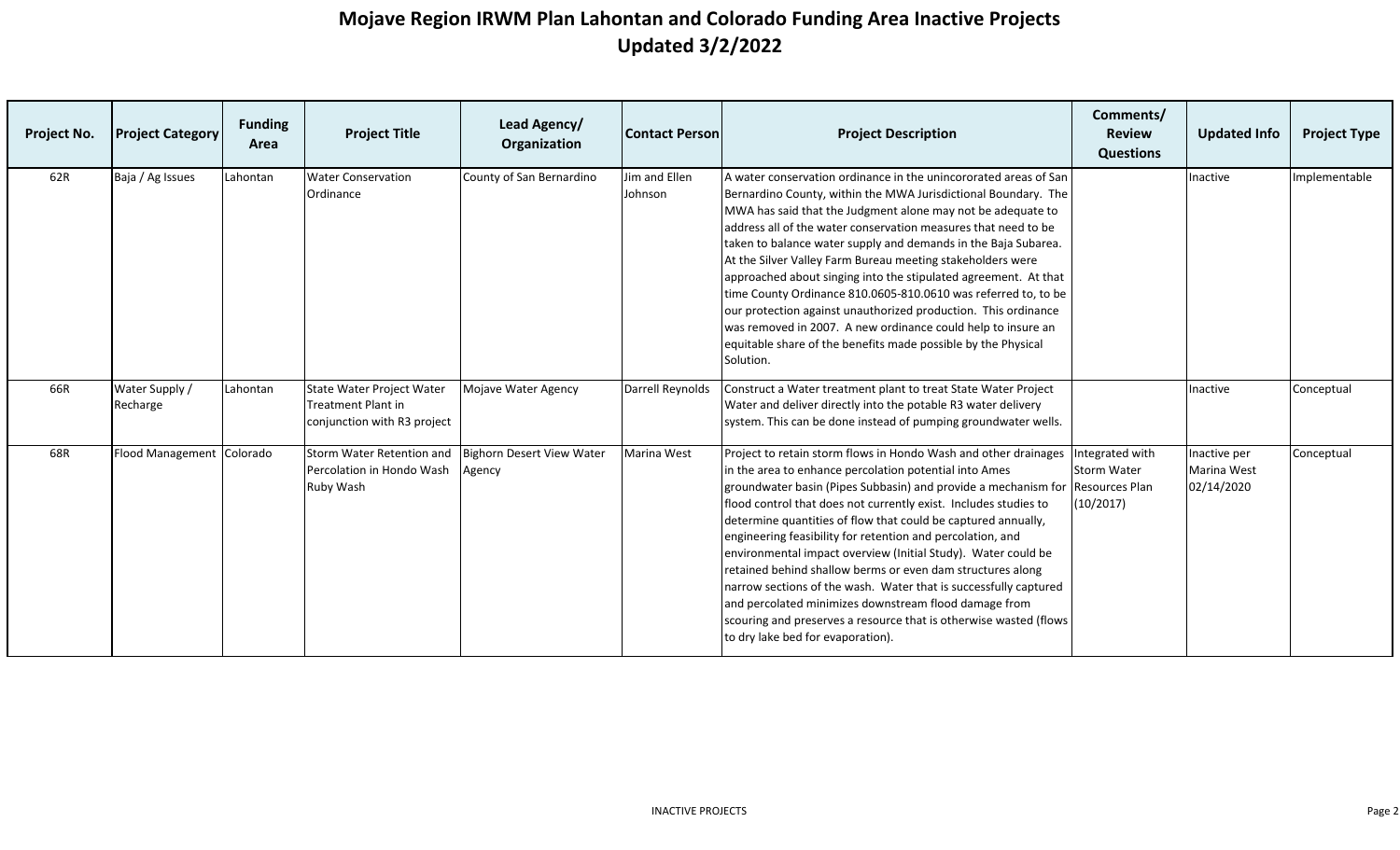| Project No. | <b>Project Category</b>                       | <b>Funding</b><br>Area | <b>Project Title</b>                                                                                           | Lead Agency/<br>Organization                                          | <b>Contact Person</b>         | <b>Project Description</b>                                                                                                                                                                                                                                                                                                                                                                                                                                                                                                                                                   | Comments/<br><b>Review</b><br><b>Questions</b> | <b>Updated Info</b>                                                                                 | <b>Project Type</b>            |
|-------------|-----------------------------------------------|------------------------|----------------------------------------------------------------------------------------------------------------|-----------------------------------------------------------------------|-------------------------------|------------------------------------------------------------------------------------------------------------------------------------------------------------------------------------------------------------------------------------------------------------------------------------------------------------------------------------------------------------------------------------------------------------------------------------------------------------------------------------------------------------------------------------------------------------------------------|------------------------------------------------|-----------------------------------------------------------------------------------------------------|--------------------------------|
| 73          | Wastewater /<br><b>Recycled Water</b>         | Colorado               | <b>Twentynine Palms</b><br><b>Groundwater Protection</b><br>Plan Septic System<br>Management Element<br>(SSME) | <b>Twentynine Palms Water</b><br>District/City of Twentynine<br>Palms | Ray Kolisz                    | The Regional Water Quality Control Board (Colorado Region) has<br>adopted a septic rule in order to comply with the State Recycled<br>Water Policy. In order to protect the groundwater quality within<br>Twentynine Palms, the Groundwater Protection Plan has<br>identified a Septic System Management Program for monitoring<br>and maintenance of the community's only supply of water,<br>groundwater. Indoor conservation and the reduction of outflow<br>to septic systems will be a significant focus of the septic<br>maintenance and informational outreach goals. |                                                | Inactive                                                                                            | Implementable<br>Program       |
| 82          | Water Supply /<br>Recharge                    | Lahontan               | Wrightwood Imported<br><b>Water Project</b>                                                                    | Golden State Water Co -<br>Wrightwood                                 | Perry Dahlstrom               | Install a well near Desert Front Road, including a pump station<br>and transmission main to import water from the lower elevations<br>south of the town into the higher elevations in the north.<br>Includes study, design and facilities.                                                                                                                                                                                                                                                                                                                                   |                                                | Per Perry: Project<br>needs to be<br>removed. CPUC<br>did not approve.                              | Study, Design,<br>Construction |
| 94R         | Individual or Small<br>System<br>Improvements | Lahontan               | Fluoride and Arsenic<br>Treatment                                                                              | City of Adelanto                                                      | Brian Wolfe, City<br>Engineer | Construct an Arsenic and Fluoride Treatment System for Potable<br>Well 8A, 5A and 4. Wells are in violation of current EPA MCL's.                                                                                                                                                                                                                                                                                                                                                                                                                                            |                                                | <b>Inactive Per Brian</b><br>Wolfe 2/18/2020                                                        | Conceptual                     |
| 102         | Wastewater /<br>Recycled Water                | Colorado               | Local Wastewater<br><b>Treatment Plant (Lucerne)</b>                                                           | San Bernardino County                                                 | Chuck Bell                    | Wastewater treatment in the region is currently provided by<br>individual septic tank systems. It is likely that at some point in the<br>future, a municipal wastewater treatment facility will have to be<br>built. (description from 2004 RWMP)                                                                                                                                                                                                                                                                                                                            | <b>2004 RWMP</b>                               | Inactive per Lance<br>Eckhart<br>02/1/9/2020                                                        | Conceptual                     |
| 105         | Wastewater /<br>Recycled Water                |                        | Wrightwood Sewer Plan                                                                                          | MWA/Lahanton RWQCB/DPH Lynn Crawford<br>grant                         |                               | The project is to develop a sewer plan for the Wrightwood<br>Community.                                                                                                                                                                                                                                                                                                                                                                                                                                                                                                      |                                                | Per Perry: Project<br>formed a CSD,<br>Non-DAC,<br>Lahontan lowered<br>the Nitrates<br>requirements | Conceptual                     |
| 1001        | Wastewater /<br>Recycled Water                | Lahontan               | Sewer Lift Station or Reverse City of Victorville<br><b>Osmosis Treatment Plant</b>                            |                                                                       | <b>Steve Ashton</b>           | The lift station is preferred over the RO plant due to the ongoing<br>operational and maintenance costs associated with RO. The RO<br>project could integrate with other recycled water projects in the<br>region, such as with the City of Adelanto; however, VSD 4 lift<br>station is preferred over this project due to the ongoing<br>operational and maintenance costs associated with reverse<br>osmosis. Integrates Projects 17 and 61.                                                                                                                               | ntegrates Projects<br>17 and 61.               | Inactive per VV<br>02/12/2020                                                                       | Conceptual                     |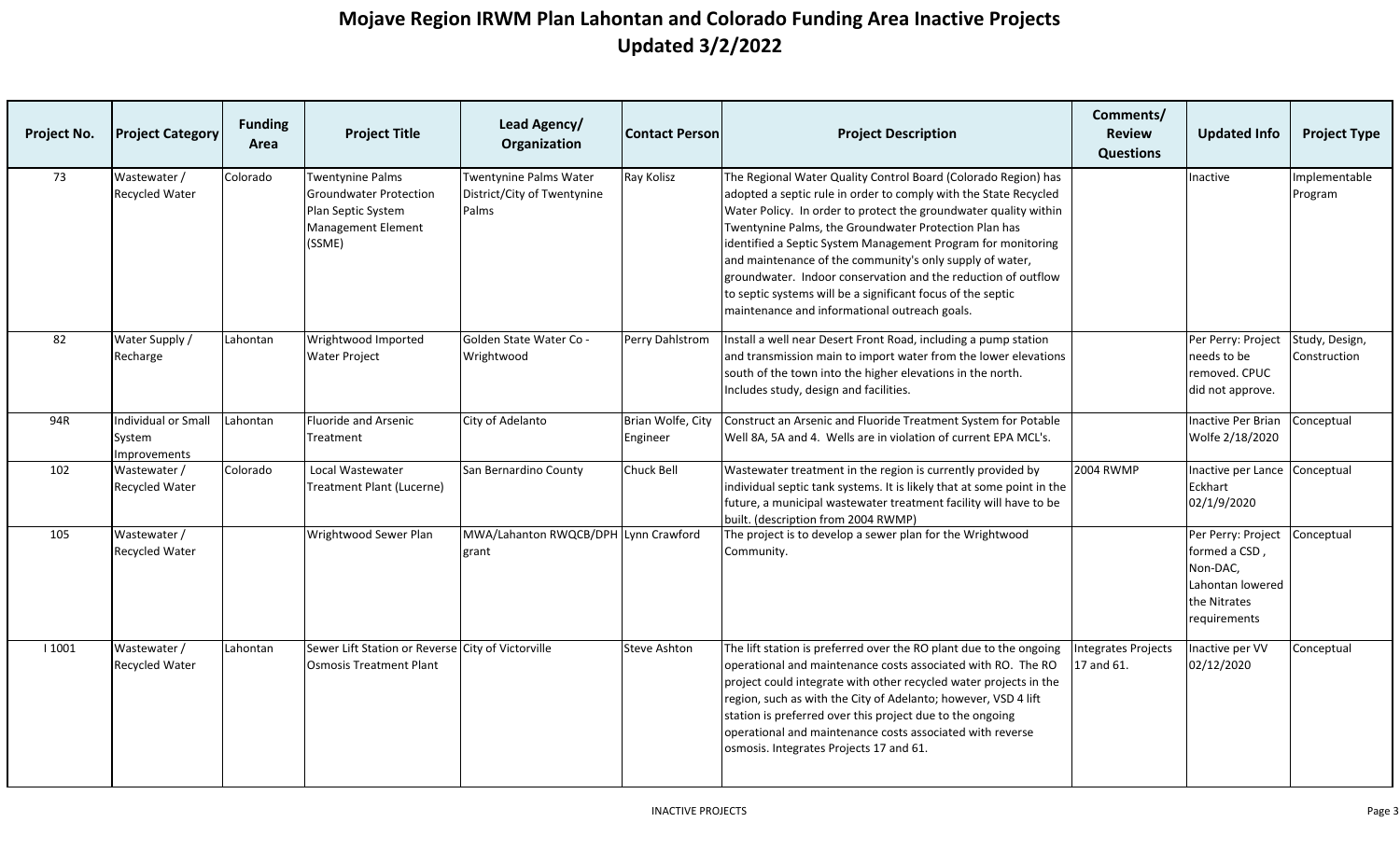| Project No. | <b>Project Category</b> | <b>Funding</b><br>Area | <b>Project Title</b>                                                                                                                                     | Lead Agency/<br>Organization | <b>Contact Person</b>                                         | <b>Project Description</b>                                                                                                                                                                                                                                                                                                                                                                                                                                                                                                                                                                                                                                                                                                 | Comments/<br><b>Review</b><br><b>Questions</b>                                                                                | <b>Updated Info</b> | <b>Project Type</b>      |
|-------------|-------------------------|------------------------|----------------------------------------------------------------------------------------------------------------------------------------------------------|------------------------------|---------------------------------------------------------------|----------------------------------------------------------------------------------------------------------------------------------------------------------------------------------------------------------------------------------------------------------------------------------------------------------------------------------------------------------------------------------------------------------------------------------------------------------------------------------------------------------------------------------------------------------------------------------------------------------------------------------------------------------------------------------------------------------------------------|-------------------------------------------------------------------------------------------------------------------------------|---------------------|--------------------------|
| 1002        | Baja / Ag Issues        | Both                   | Evaluate and consider<br>potential modifications to<br>the Judgment for the Baja<br>Subarea                                                              | Mojave Water Agency          | Jim and Ellen<br>Johnson, Walt<br>Brock, Dean<br>VanBastelaar | General Project Concept is to combine projects submitted in the<br>IRWM Planning process regarding policy issues relating to the<br>Mojave Basin Area judgment. Integrates Projects 2, 11R, 20R, 46R, 76R, and 104.<br>67R, 76R and 104.                                                                                                                                                                                                                                                                                                                                                                                                                                                                                   | Integrates Projects 2,<br>11R, 20R, 46R, 67R,                                                                                 | Inactive            | Conceptual               |
| 1004        | Baja / Ag Issues        | Lahontan               | Baja Sustainability Initiative<br>#1 (Agricultural Water<br><b>Conservation and Base</b><br><b>Annual Production Right</b><br>(BAP) Acquisition Program) | Mojave Water Agency          | Curt James                                                    | This Agricultural Water Conservation program will be<br>accomplished through several different means. It includes<br>components of a Voluntary program funded entirely from local,<br>state, federal and/or water fee dollars that purchase base annual<br>production rights (BAP) from stipulated parties under the Mojave<br>Basin Area Judgment. All BAP will be purchased by the Mojave<br>Water Agency and be permanently retired. Each producer's                                                                                                                                                                                                                                                                    | Integrates Projects 1, Inactive<br>10, 25, 55R, and 70R                                                                       |                     | Implementable<br>Program |
| 1007        | Baja / Ag Issues        | Lahontan               | Baja Sustainability Initiative<br>#2 (Baja Major Storm<br>Diversion Network)                                                                             | Mojave Water Agency          | <b>Curt James</b>                                             | A major storm event diversion network to capture storm flows<br>and transfer them to retention ponds that could then be<br>disbursed on the south side of the valley to help facilitate<br>recharge and recovery in areas that are unable to receive any<br>natural benefit from storm flows that run down the river. A<br>reduction in the velocity of the storm flows could also greatly<br>assist in the prevention of scouring Cady Riparian Habitat. This<br>would also include investigation into the possible utilization of pit<br>at Kewitt, possible installation of weirs and irrigation channels to<br>divert flood waters to percolation ponds, injection wells.<br>Integrates Projects 8, 9, 43, 47, and 75. | Integrates Projects 8, Inactive<br>9, 43, 47, and 75.<br>Integrated with<br><b>Storm Water</b><br>Resources Plan<br>(10/2017) |                     | Implementable            |